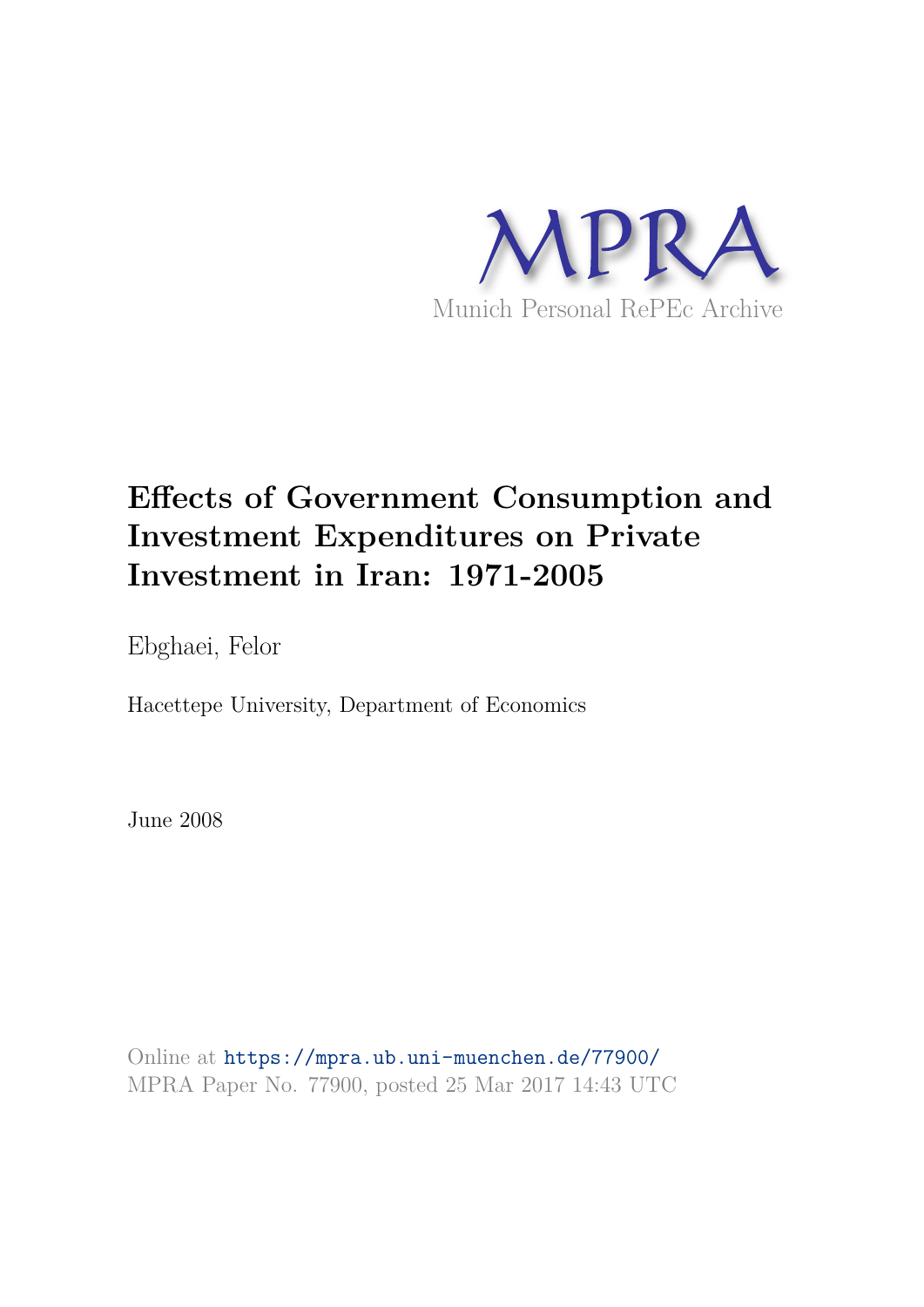#### **Effects of Government Consumption and Investment Expenditures on Private Investment in Iran: 1971-2005**  \*

Ali Reza Kazerooni, Ph.D.<sup>∗</sup> **Felor Ebghaei Felor Ebghaei Felor Ebghaei Felor Ebghaei**

ettepe University, Department of Economics E-mail: f.ebghaei@hacettepe.edu.tr **Faculty of Economic and Administrative Sciences, 2nd Floor Hikara**, Turkey Ankara, Turkey Hacettepe University, Department of Economics

#### **Abstract**

This study aims to investigate the effects of government expenditures on private investment in Iran over the period 1971 - 2005. The government expenditures are disaggregated into consumption and investment expenditures. The empirical studies of the issue are carried out via Johansen cointegration analyses.

 The evidence suggests that the government investment expenditures complement and stimulate private investment, while the government consumption expenditures have been crowding out private investment.

**JEL Classification:** E21, E62

**Keywords:** Private Investment, Government Consumption Expenditure, Government Investment Expenditure, Cointegration

 \* An earlier version of this paper is published in Quarterly Journal of The Economic Research (Sustainable Growth ∗ An eartier version ot this paper is published in Quarterly Journal of The Economic Research (Sustainable Gro<br>and Development), The Economic Research Center of Tarbiat Modares University, Tehran, Iran, Vol. 8, No. 1, Spring 2008.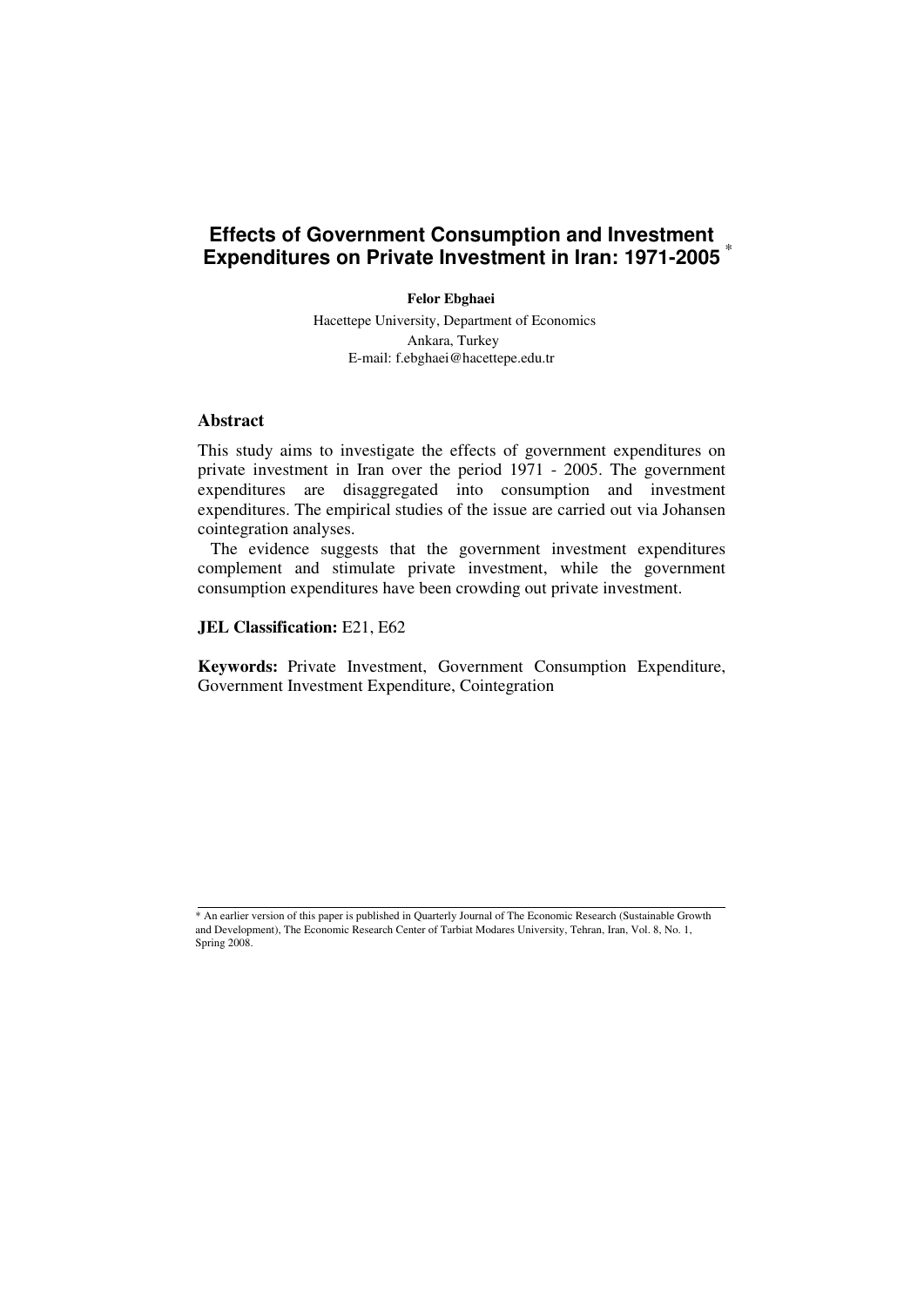# بررسی تأثیر مخارج مصرفی و سرمایهای دولت بر سرمایه *گ*ذاری بخش خصوصی در ایران (۸٤–۱۳۵۰) ً

دكتر فلور ابقائى دانشگاه Hacettepe، آنکارا، ترکیه E-mail: f.ebghaei@hacettepe.edu.tr

#### جكىدە

در این مقاله، تأثیر مخارج دولت بر سرمایهگذاری بخش خصوصی، طی سالهای ۸۴-۱۳۵۰، بررسی شده است. نتایج حاصل از بردار هم|نباشتگی که از روش آزمون همگرایی جوهانسن بهدست آمده بیانگر آن است که طی دوره زمانی مورد بررسی، هزینههای سرمایهای دولت، جنبه مکملی و تشویقی و هزینههای مصرفی دولت، جنبه رقابتي با مخارج سرمايه گذاري بخش خصوصي دارد.

. E62 . E21 : JEL . E62

واژگان کلیدی: سرمایهگذاری بخش خصوصی، هزینـههـای مـصرفی بخـش دولتـی، هزینـههـای سرمايەاي بخش دولتى، همانباشتگى.

<sup>\*</sup> نسخه قبلی این مقاله در فصلنامه علمی – پژوهشی پژوهش های اقتصادی (رشد و توسعه پایدار) پژوهشکده اقتصاد دانشگاه تربیت مدرس، دوره ٨، شماره ١، بهار ١٣٨٧ منتشر شده است.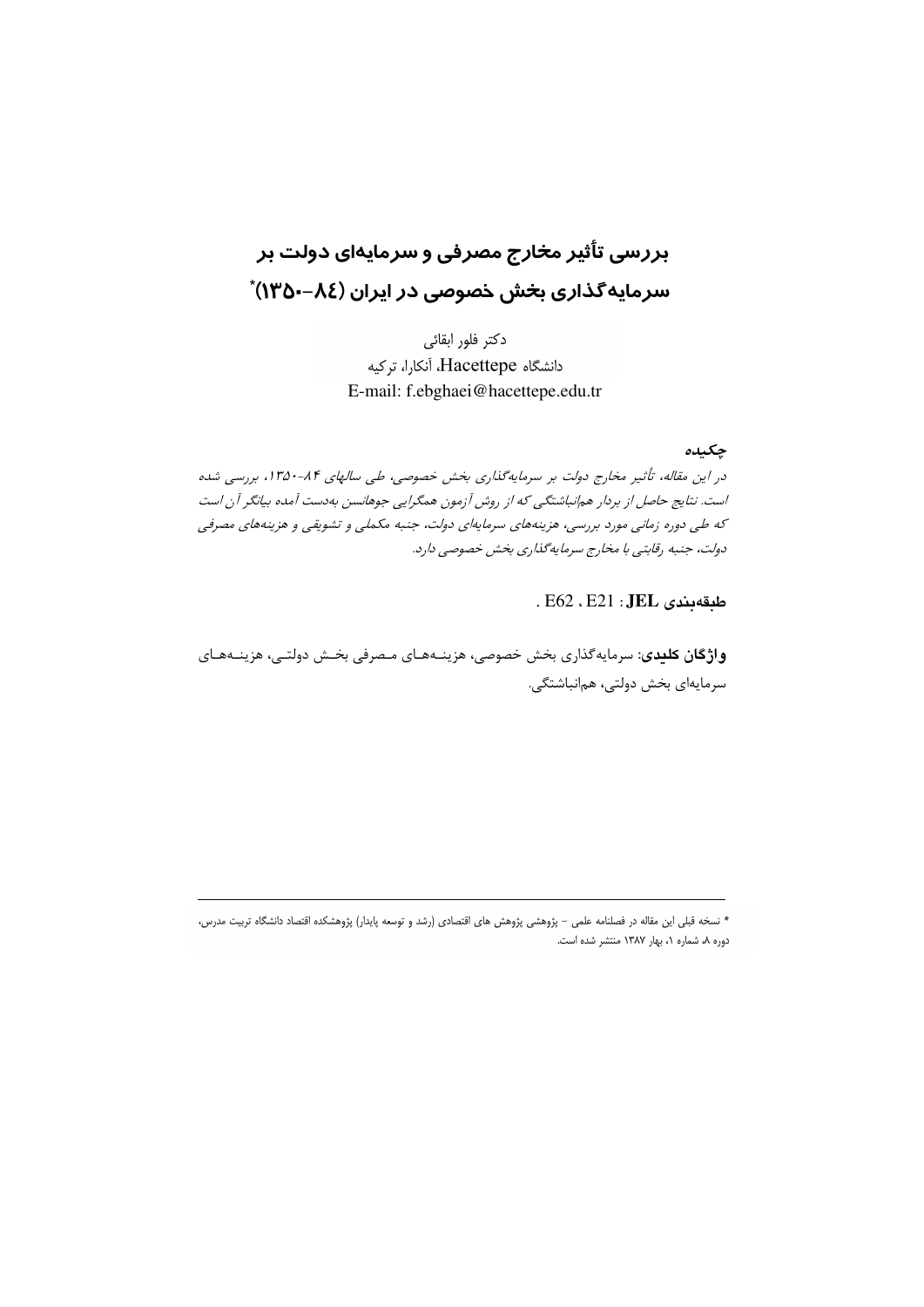#### 1- مقدمه

یکی از اجزاء مهم تقاضای کل در اقتصاد کـلان، سـرمایهگـذاری خـصوصی اسـت کـه نوسـانات آن موجب عدم ثبات کل اقتصاد می شود. فعالیتهای اقتصادی بخش خصوصی، موضـوعی اسـت کـه در چند دهه اخیر در محور مباحث اقتصادی کشورهای در حال توسعه قرار گرفته و تأثیر مخارج دولت بر سرمایهگذاری بخش خصوصی، یکی از جنبههای مورد توجه محققـین بـوده اسـت. بـا توجـه بـه اهمیت سرمایه گذاری خصوصی در اقتصاد، جای تعجب نیست که سیاسـتگذاران اقتـصادی، علاقـه فراوانی به تبیین رفتار سرمایهگذاری خصوصی داشته باشند. این بحث عمدتاً به دو علت در سالهای اخیر، مورد توجه و استقبال اقتصاددانان قرار گرفته اسـت. از یـک سـو تقریبـاً از دهــه ۱۹۸۰، یـک اتفاقنظر جهانی مبنی بر پذیرش استراتژی رشد با تأکید بر رهبری بخش خصوصی بهوجـود آمـد و از سوی دیگر، در فضای آکادمیک نیز مطرحشدن نقش سرمایهگذاری بخـش خـصوصی در اقتـصاد كلان، توسط برخي از اقتصاددانان، طرفداراني يافت.

بهطور معمول در اکثر اقتصادها و از جمله اقتصاد ایران، مخارج دولتی به دو دسته متمایز تفکیک می شود که یکی خصلت مصرفی و دیگری خصلت سرمایهای دارد؛ که در محاسبه بودجه دولت، هزینههای جاری و هزینههای عمرانی و در محاسبه درآمد ملی از روش هزینه، هزینههای مصرفی و هزينههاي سرمايه گذاري ناميده مي شود. بر اين اساس، محور تحقيق حاضر، تأثير مخارج مصرفي و سرمایهای دولت بر سرمایهگذاری بخش خصوصی است که به این منظور، پس از مطرحشدن مبانی نظری و مطالعات تجربی نزدیک به موضوع، با توجه به شرایط اقتصاد ایران و نیز بهرهگیری از سایر مطالعات انجامشده، الگویی برای سرمایهگذاری بخش خصوصی ایران طراحی شده و مورد آزمون قرار گرفته است.

#### ۲– میانے, نظری

پژوهشهای متعددی که در زمینه نظریهها و الگوهـای سـرمایهگـذاری خـصوصی صـورت گرفتـه، مربوط به اقتصادهای پیشرفتهای است که اتکاء آنها به اقتصاد بازار، از ویژگیهای بارز آنهاست، ایـن در حالی است که اقتصاد کشورهای در حال توسعه دارای ویژگیهایی است که آن را از اقتـصادهای پیشرفته متمایز میسازد. این کشورها، عمدتأ دارای مشکلات ساختاری اقتصادی هستند که این امر کاربرد نظریههای کلاسیک اقتصادی را با مشکل روبرو می سازد. علی رغم وجود شرایطی کـه الگـوی شتاب انعطاف پذیر را برای کشورهای در حال توسعه غیر قابل انطباق می،سازد (وجود فـروض بـازار سرمایه کامل و سرمایهگذاری ناچیز دولتی، عدم وجود آمار و ارقام برای برخی از متغیرهای موجـود در ایــن الگــو از قبیــل موجــودی ســرمایه، دســتمزدهای واقعــی و …)(Koyck, 1954)، بیــشتر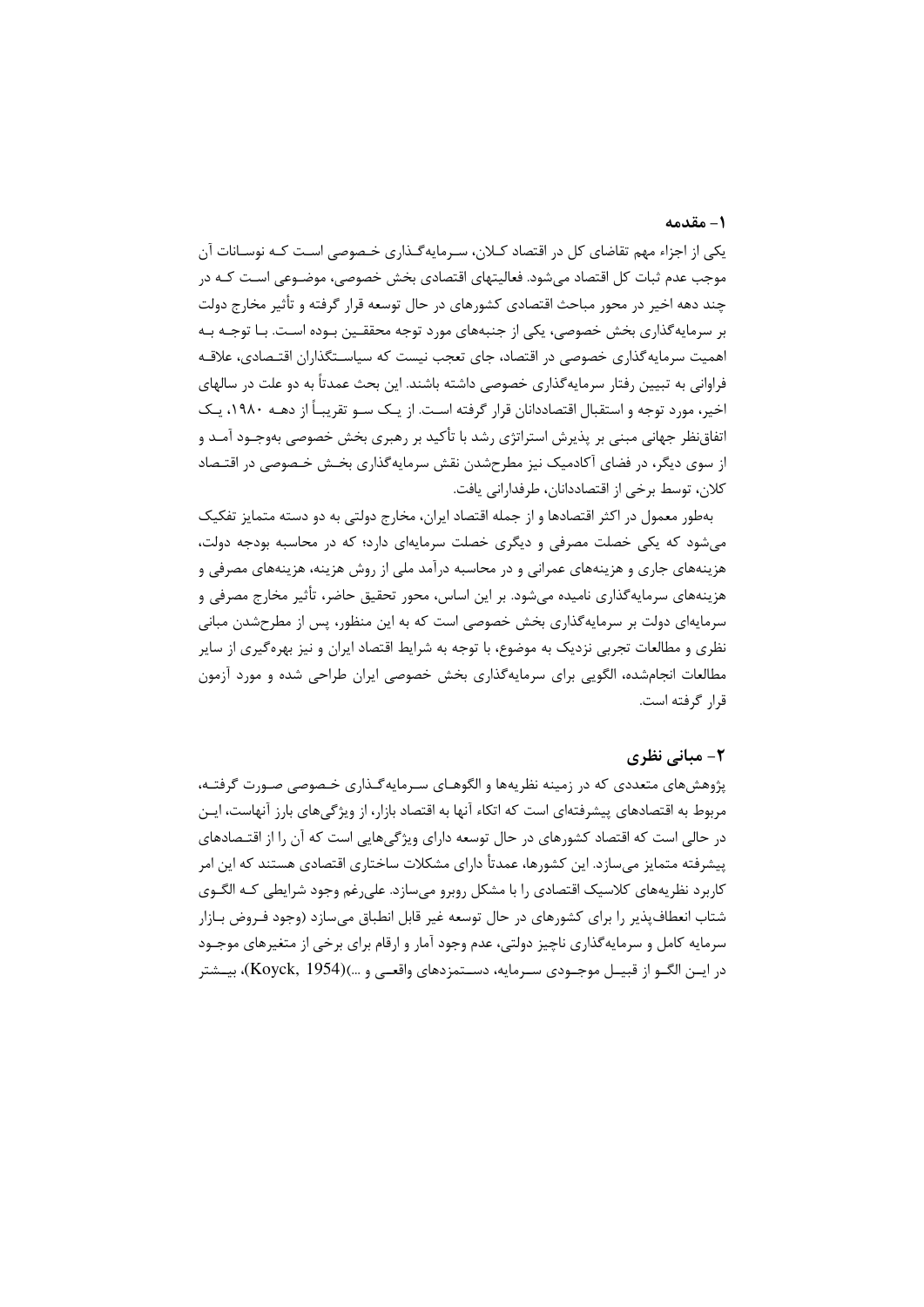پژوهش های انجام گرفتـه در مـورد سـرمایهگـذاری بخـش خـصوصی در ایـن کـشورها، بـه نـوعی تعدیل یافته الگوی شتاب انعطاف پذیر است. بر این اساس، در تحقیقات انجام شده در کــشورهای در حال توسعه، سعی شده است متغیرهای مدل بهگونهای تعدیل شود که به چارچوب الگو خللـی وارد نگردد. عوامل متعددی از قبیل متغیرهای پولی و مالی، سیاسی و ساختاری بر فرایند سرمایه گذاری خصوصی هر کشور تـأثیر دارد و بـه طـور کلـی در کـشورهای در حـال توسـعه و از جملـه ایـران، سرمایهگذاری خصوصی تحت تأثیر متغیرهای زیر قرار می گیرد:

الف: در مطالعات تجربی مربوط به سرمایهگذاری بخش خصوصی در کشورهای صنعتی و در حال توسعه، رابطه سرمایه گذاری خصوصی با تولید ناخالص داخلی و ملی، در آمد ملی، در آمد سـرانه و … مورد تأیید قرار گرفته که از مباحث تئوریک سرمایهگذاری حاصل شده است. آنچه که بیش از همه مورد تأکید است، رابطه سرمایهگذاری خصوصی و تقاضای کل است که در قالب نظریه اصل شــتاب جای مے گیرد.

ب: متغیر مهمی که بدون شک تأثیر مهمی بر سرمایهگذاری بخش خصوصی دارد، اعتبارات نظام بانکی است. این متغیر دسترسی بخش خصوصی را به منابع مالی و اعتباری نشان می دهد.

در کشورهای توسعه یافته، بازارهای مالی (بازار پول و سرمایه) گسترده و نیز بازار بورس پیـشرفته و شرکتهای سرمایهگذاری فراوانی نیز وجود دارند که پـروژههـای سـرمایهگـذاری را تـأمین مـالی می کنند و نقش بازار پول و بانکها را در این امر، کمرنگتر میسازند، بهطـوریکـه وام و اعتبـارات بانکی نمی تواند به عنوان یک متغیر تأثیرگذار بر سرمایهگذاری بخش خصوصی مطرح شــود. امــا بــا توجه به توسعهپافتگی بازار سرمایه و نیز گسترشiیافتن بازار سهام، شرکتها و مؤسسات اقتـصادی در کشورهای در حال توسعه، امکان تأمین منابع سرمایهگذاری بـرای مؤسـسات اقتـصادی از بـازار سرمايه و نيز انتشار سهام و اوراق مشاركت بهطـور قابـل قبـولى وجـود نـدارد، همچنـين بـرخلاف جانشینی کامل بازار پول و سرمایه در کشورهای توسعهپافتـه، در کـشورهای در حـال توسـعه و از جمله ايران، پول و سرمايه مكمل يكديگرند. يعني تأمين مالي پروژهها از منابع داخلي بنگــاه (ســود قابل تقسیم) و تأمین مالی از منابع خارج (اوراق سهام و اعتبارات) جانــشین کــاملی بــرای یکــدیگر نیستند و منابع خارج از بنگاه، خود، مجرایی برای انباشت سرمایه خواهد بود (سـلیمی فـر، ۱۳۸۱). در ايران، تا قبل از انقلاب، قسمت اعظم سرمايه صنايع بـزرگ بخـش خـصوصى از طريـق وامهـاى بانکی فراهم می شد. در سالهای بعد از انقلاب، به دلیل مشکلات ناشـی از جنـگ تحمیلـی و وجـود محدودیتهایی از قبیل محدودیت ارزی، سهمیههای وارداتی و … سرمایه گـذاری بخـش خـصوصی محدود بوده است. از سال ۱۳۶۸ نیز مجدداً تلاش برای واگذاری وام و اعتبــار بــه بخــش خــصوصی صورت گرفته که تا حد زیادی در افزایش سرمایهگذاری مؤثر بوده است.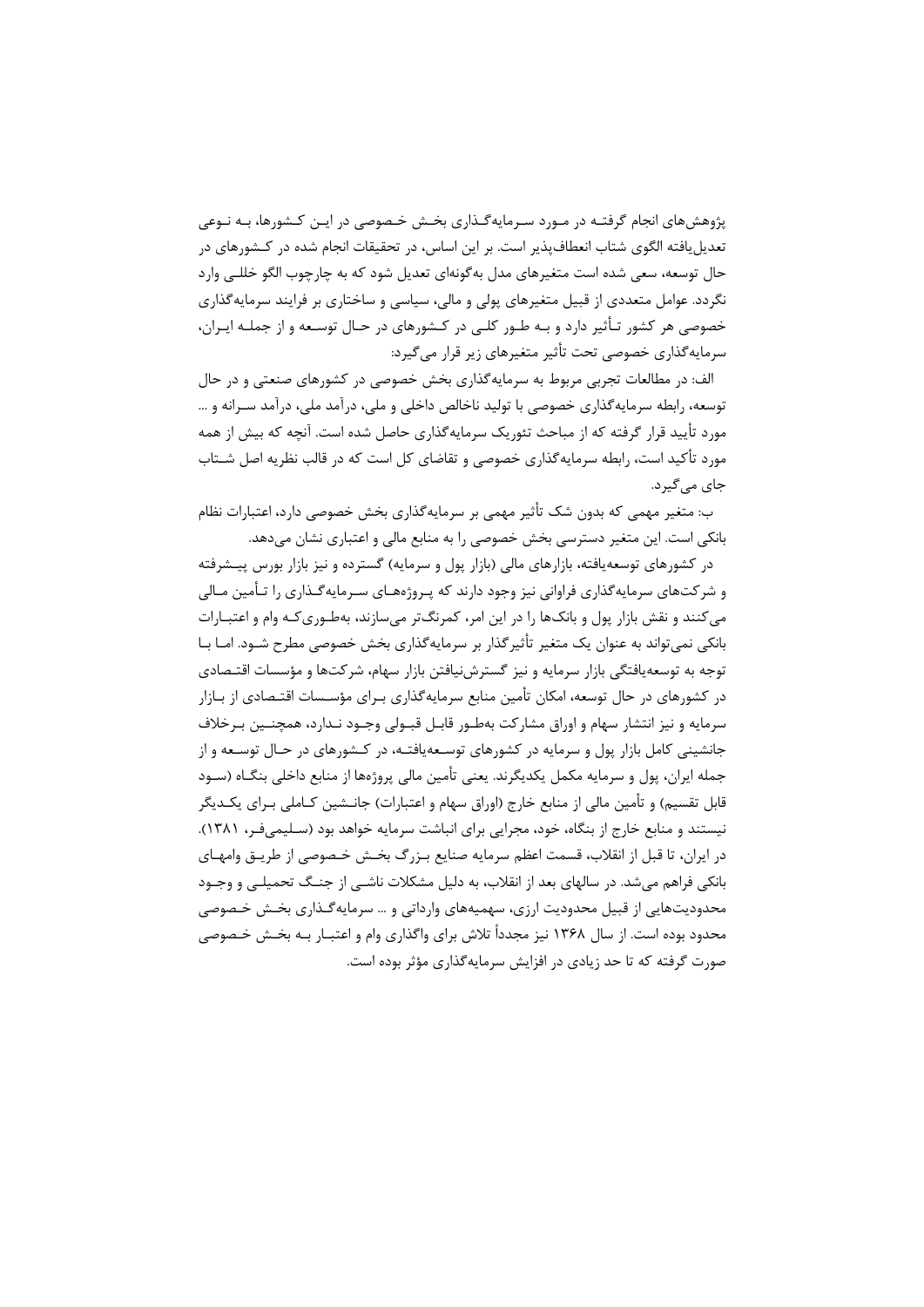ج: تأثیر هزینههای دولت بر سرمایهگذاری بخـش خـصوصی، شـامل بررســی تـأثیر هزینــههـای مصرفی و هزینههای سرمایهای دولت است:

اگر دولت در فعالیتهای تولیدی نظیر صنعت پوشاک و صنایع کوچک که بخـش خـصوصی نیـز می تواند آنها را انجام دهد، سرمایه گذاری کند، بـه عنـوان جانـشین بخـش خـصوصی عمـل کـرده (خلیلی عراقی، ۱۳۷۶)، سبب کاهش بازدهی سرمایهگذاری بخش خصوصی شده و سـرمایه گـذاری بخش خصوصی را در حاشیه قرار میدهد. ولی اگر سرمایهگذاری دولت در حیطه کالاهـای عمـومی مانند احداث فرودگاهها، بزرگراهها، بنادر، راههـا و … صـورت گیـرد، مکمـل سـرمایهگـذاری بخـش خصوصی به حساب می آید و مشکلات موجود بر سـر راه فعالیـتهـای بخـش خـصوصی را کـاهش میدهد. در واقع اگر چنین مخارجی را دولت تقبل نکنــد، بـسیاری از فعالیتهـای اقتـصادی بخـش خصوصی انجام نمیشود و در صورت انجام، هزینه بسیار بالایی خواهـد داشـت و انجـام آن توسـط دولت، هزينه توليد بخش خصوصي را كاهش مي دهد.

همچنین مخارج سرمایهای دولت به صور مختلف در قالب تقاضا بـرای کـالا و خـدمات وارد بـازار می شود که اگر تنگناهای ساختاری در تولید وجود نداشته باشـد، سـبب افـزایش تولیـد، درآمـد و سرمايه گذاري بخش خصوصي مي شود(Soreiz, 2006).

هزینههای مصرفی دولت به دلیل کمبود منابع جامعه از قبیل نیروی کار متخصص، مواد اولیـه و اعتبارات مالی، دارای تأثیر منفی است؛ زیرا هرگاه دولت عوامل تولید، نظیر سرمایه و نیروی انسانی را به خود اختصاص دهد، فشار بر روى بازار عوامل توليد افزايش يافته و سبب بالارفتن هزينــههـاى تولیــد در بخــش خــصوصی شــده و انگیــزه ســرمایهگــذاری را رو بــه تحلیــل مــی بــرد (Green and Villanueva, 1997).

د: در مورد متغیرهایی که نشاندهنده هزینه استفاده از سرمایه یا هزینه فرصت سـرمایهگـذاری میباشــد، میتوان به نرخ بهره و نرخ تورم اشاره نمود. در مطالعات انجام شده، علی رغم تأیید تـأثیر معنی دار نرخ بهره بر سرمایه گذاری خصوصی، در مواردی نیز ایـن موضـوع مطـرح شـده اسـت کـه محدودیت اصلی فرا روی سرمایه گـذاری بخـش خـصوصی در کـشورهای در حـال توسـعه، هزینـه سـرمايه و نـرخ بهـره نيــست بلكــه، مقــدار منــابع مــالى و دسترســى بــه اعتبــارات مــى باشــد (Blejer and khan , 1984). در مورد ايران نيز نرخ بهره، به عنـوان عامــل توجيــهكننــده رفتــار سرمایه گـذاری، از اهمیـت چنـدانی برخـوردار نیـست (طبیبیـان، ۱۳۷۰)؛ زیـرا در ایـران و برخـی کشورهای در حال توسعه، نرخ بهره سیستم بانکی، تحت کنترل دولت و نظـام سیاسـی بـوده و بـه صورت بوروکراتیک تعیین شده و با قوای بازار ارتباطی ندارد و نمیتوان از نرخ بهره به عنوان هزینه فرصت سرمایهگذاری استفاده کرد. با توجه به مطالعات انجام شده در ایران، به جـای شــاخص نــرخ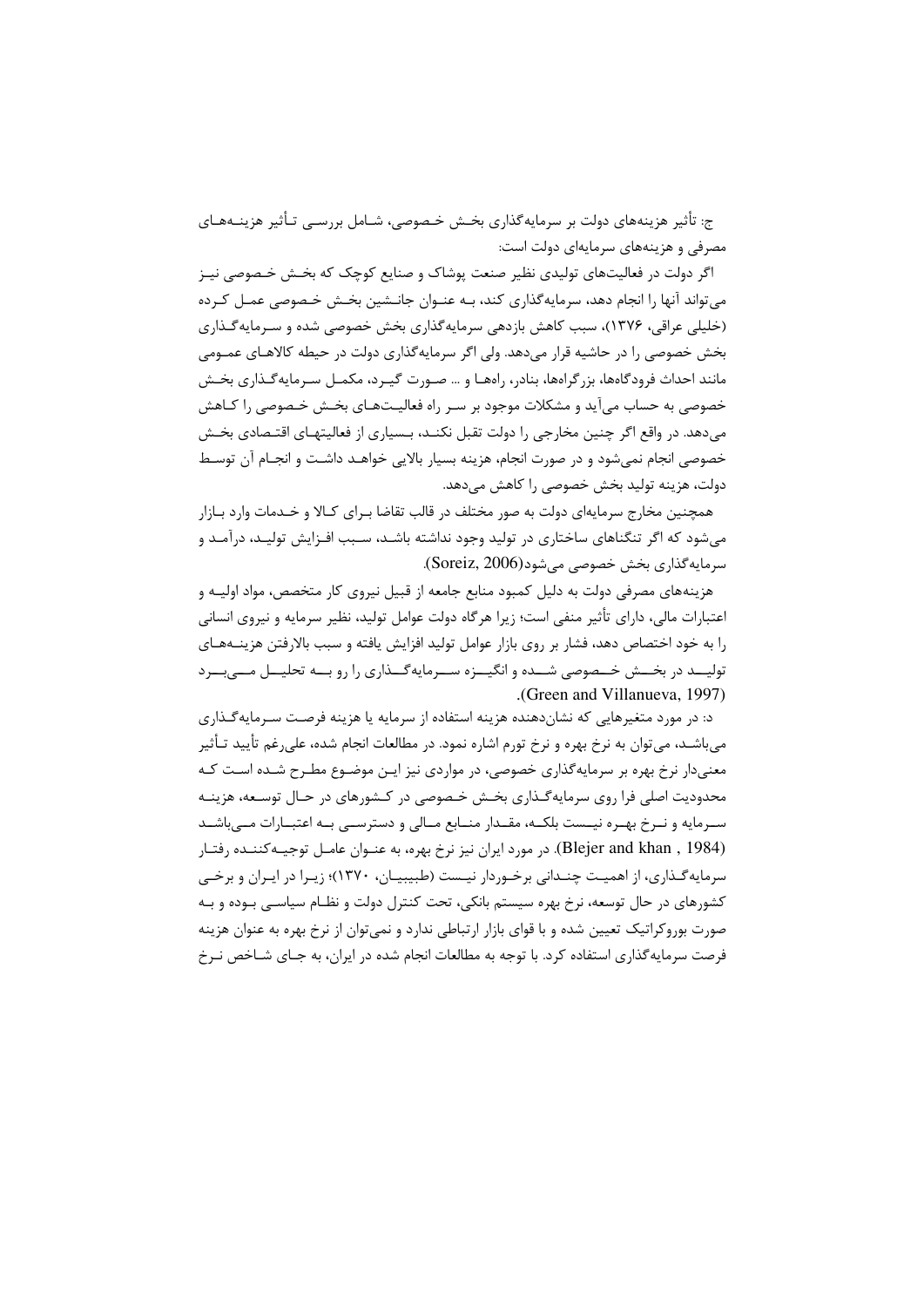بهره از نرخ تورم استفاده می شود (کشاورزیان پیوستی، ۱۳۸۳) کـه بـه نظـر مـی رسـد، نـرخ تـورم شاخص مناسبی در این زمینه باشد.

### ٣- ييشينه تحقيق

در زمینه تأثیر مخارج مصرفی و سرمایهای دولت بر سرمایهگذاری بخش خصوصی، مطالعات تجربی متعددی انجام گرفته که در این بخش به بررسی آنها در سایر کشورها و ایران پرداخته شده است.

مطالعات اولیه درباره رابطه بین مخارج دولتی و سرمایه گذاری خصوصی به کارهای اولیه بیــــلی (Baily, 1971) و باتــر (Buiter, 1977) بر میگردد. به نظر می٫رسد که اهمیت مخارج دولتی بر سرمایه گذاری بخش خصوصی برای زمانی طولانی نادیده انگاشته شده بود و طـرح ایـن موضـوع بـا عکس|لعمل گسترده از جانب اقتصاددانان روبرو شــد. در حالی که نظریـه قابلیـت جـایگزینی بـین سرمايه گذارى خصوصى و مخارج دولتى توسط بارو(Barro,1981) ، بيلى (Baily, 1971)، منجمي (Monadjeme, 1993)، تأييد شده است، نظريه مكمل بـودن بـه شـدت توسـط آشـوئر (Aschauer, 1989)، ارنبرگ(Erenburg, 1993) و كاراس (Karras, 1994) مورد تأييد قرار گرفته است.

ســـــــاندراجان و تــــــاکر (Sundarajan and Thankur, 1980)، تـــــان وای و ونـــــگ (Tun Wai and Wong, 1982)، با استفاده از مدل شتاب انعطافپذیر سرمایهگذاری و روش حداقل مربعات معمولی(OLS) به بررسی رابطه سرمایهگذاری دولتی و خـصوصی بـرای کـشورهای هند، کړه، یونان، کړه، مالزي، مکزیک و تایلند می پردازند. آنها معتقد هستنندکه جانــشینی جبـری هم از طریق افزایش مخارج دولت کـه باعـث افـزایش نـرخ بهـره و کـاهش سـرمایهگـذاری بخـش خصوصی می گردد و هم از طریق برخی مکانیزمهای تخصیص منابع و سهمیهبندی می توانـد اتفـاق بیفتد. همچنین اثر مکملی سرمایهگذاری دولتی در مورد کشورهای مورد مطالعه تأیید شـده و اثـر جايگزيني نيز تنها از نوع مالي آن وجود داشته است.

بلجر و خان(Blejer and Khan, 1984)، سرمایه گذاری بخش خصوصی را متأثر از ســه عامــل نوسانات تجاری، تأمین مالی و مخارج عمرانی دولت معرفی کردند. نتایج حاصل از آزمـون در مـورد ۲۴ کشور در حال توسعه، با استفاده از ترکیبی از دادههـای سـری زمـانی و مقطعـی کـه بـه روش حداقل مربعات معمولي مقيد(Restricted Least Squares Method) تخمين زده شده، حاكي از تأیید اثر مکملی مخارج سرمایهای دولت بر سرمایهگذاری بخش خصوصی است.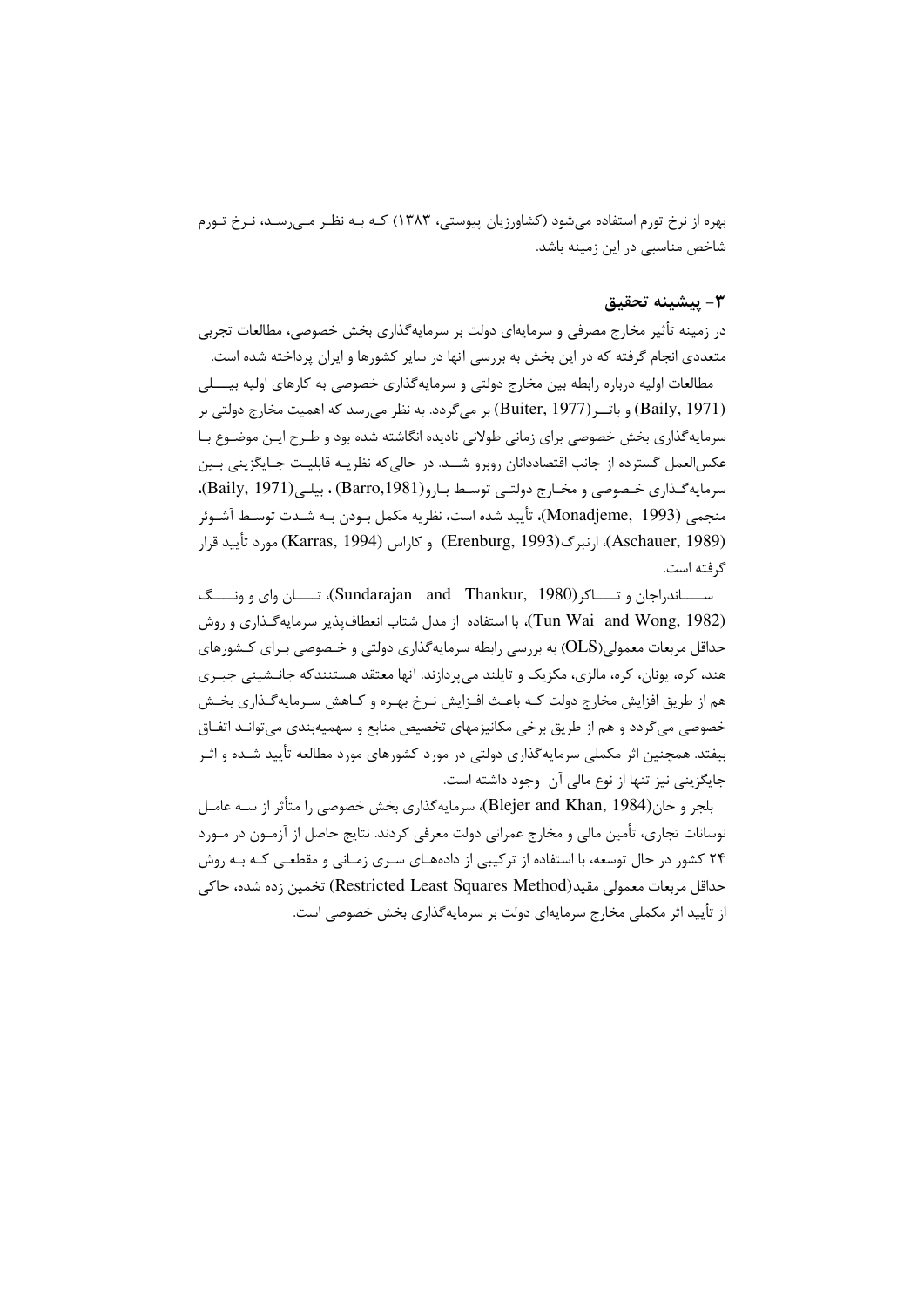اركـين بـايرام و وارد(Bairam and Ward, 1993)، بـه بررسـي افـزايش مخـارج دولـت بـر سرمایهگذاری بخــش خـصوصی در کــشورهای OECD بــا اســتفاده از تبــدیل بــاکس - کــاکس ' میپردازند و سرمایهگذاری بخش خصوصی را تابعی از تولید ناخالص ملی و مخـارج دولـت معرفـی کرده و نتیجه می گیرند که افزایش مخارج دولت اثر جایگزینی بر سـرمایهگـذاری بخـش خـصوصی دار د.

ارنبرگ، با استفاده از الگوی ساده تئوری انتظارات عقلایی، سرمایهگذاری بخش خصوصی را متأثر از سرمایهگذاری بخش دولتی، کسری بودجه و ظرفیت تولیدی در نظر گرفت و با اسـتفاده از روش حداکثر درست نمایی با اطلاعات کامل ٔ و با محدودیتهای غیرخطی نشان داد کـه اثـرات مخـارج سرمایهای دولت بر سرمایهگذاری بخش خصوصی در کشور آمریکا از نظـر آمـاری مثبـت و معنــادار است(Erenburg, 1993).

ماماتزاکیس، با استفاده از روش VAR مقید، به بررسی تأثیر مخـارج دولـت بـر سـرمایهگـذاری خصوصی در یونان می پردازد. وی سرمایه گذاری خصوصی را متأثر از تولیـد ناخـالص داخلـی، سـود شرکتها، مخارج سرمایهای دولت و مخارج مصرفی دولت در نظر می گیرد. بر اسـاس یافتـههـای وی مخارج سرمایهای دولت تأثیر مثبت و مخارج مصرفی دولت و تأثیر منفی بر سرمایهگذاری خصوصی دا, د (Mamatzakis, 1996).

استروس، در مطالعهای، جنبه هزینهای و تأمین مالی دولت را برای ۶۴ کشور صنعتی و در حال توسعه، با استفاده از روش حداقل مربعات وزنی (GLS)، مورد بررسی قرار میدهد. بر اساس نتایج برآورد وی، مخارج سرمایهای دولت در کشورهای در حال توسعه، اثر مثبت و در کشورهای صنعتی، اثر منفی بر سرمایهگذاری خصوصی دارند (Strauss, 1999).

ليزال و سوجنار، در تحقيقي، با استفاده از روش OLS تأثير توليد ناخالص داخلي و سود بنگاهها را بر سرمایهگذاری خصوصی، برای کشور چک بررسی میکنند. نتایج نشاندهنده آن است کـه اثـر تولیــد ناخــالص داخلــی بــر ســرمایهگــذاری خــصوصی، بــا اصــل شــتاب مطابقــت دارد .(Lizal and Svejnar, 2002)

سان جی، تأثیر مخارج سرمایهای دولت بر سرمایهگذاری بخش خصوصی را در کره بررسی کـرده است. بر اساس نتایج برآورد وی، مخـارج سـرمایهای دولـت، اثـر مثبـت بـر سـرمایه گـذاری بخـش خصوصی دارد(Sun G, 2005).

 $1.$  BOX-COX 2. FIML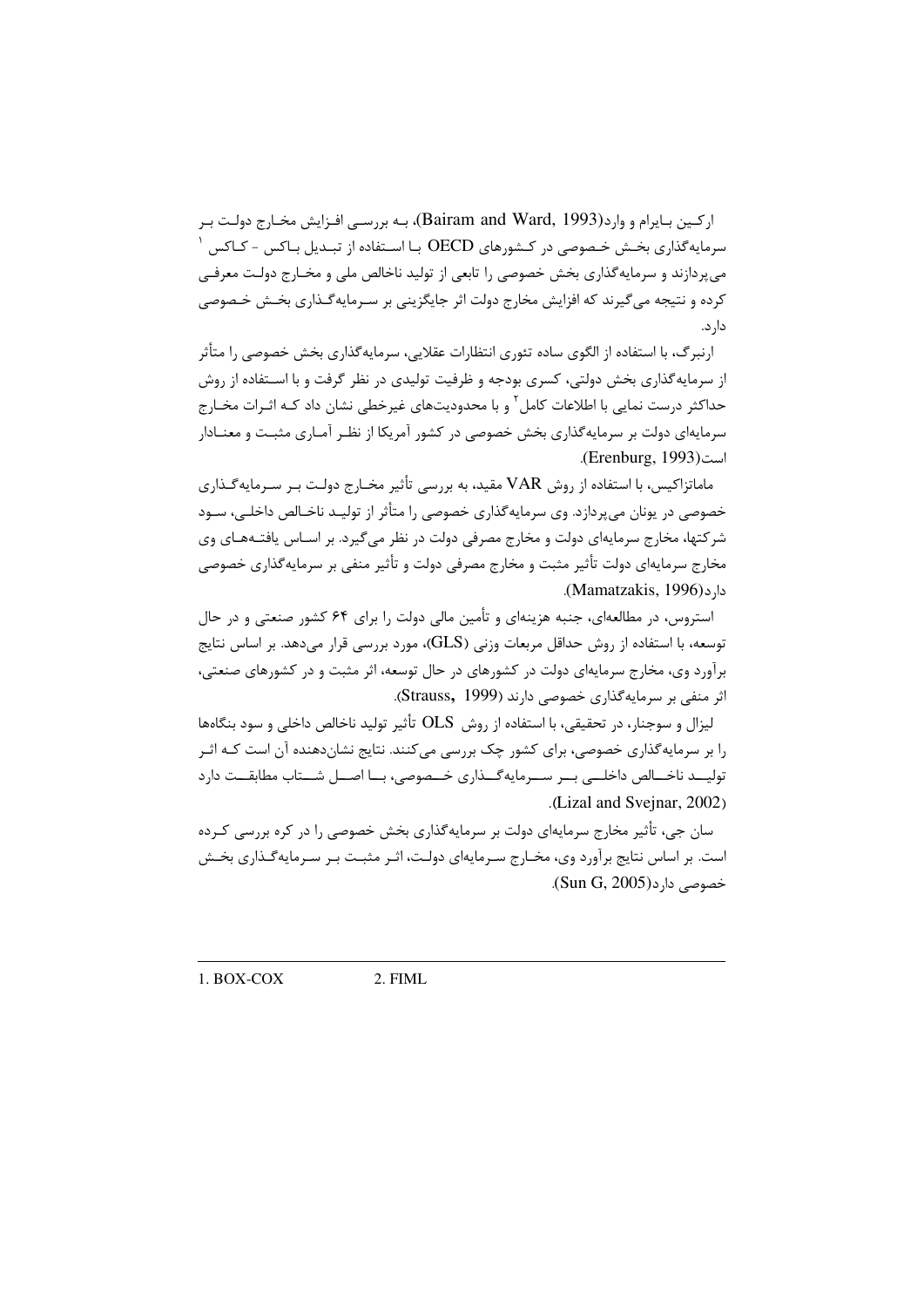از جمله مطالعاتی که در ایران در زمینه سرمایهگذاری خصوصی انجام شده، می توان به موارد زیر اشاره کړ د:

عسلی (۱۳۷۵)، در مطالعه خود یک مدل لگاریتمی برای سرمایهگذاری بخش خصـوصی ایران در سـالهای ۷۱-۱۳۵۱ با استفاده از روش 2SLS، تخمین زده است که در آن سرمایهگذاری خصوصی تابعی از درآمد ملی، کل ذخیره سرمایه موجود در دوره قبل، سرمایه گذاری دولتی و حجم اعتبارات بانکی به بخش خصوصی در دوره قبل، در نظر گرفته شده است. نتایج حاصـل از تحقیــق حــاکی از تأثیر مثبت مخارج سرمایهای دولت بر سرمایهگذاری خصوصی با یک وقفه تأخیر است.

خلیلی عراقی (۱۳۷۶)، در مطالعهای سرمایه گذاری خـصوصی در زمینــه ماشــین آلات را تــابعی از سطح تقاضای کل، هزینه فرصت سرمایهگذاری، منابع مالی و ارزی معرفی کرده و نتیجه مـی٤گیـرد که سرمایهگذاری دولت در زمینه ماشین آلات، جنبه تکمیلی بر سرمایهگذاری خصوصی دارد.

فریاد رس (۱۳۷۸)، در پایانِنامه کارشناسی ارشـد خود به بررسی تأثیر سرمایهگـذاری اعتبــاری دولت، کسری بودجه دولتی، اعتبارات اعطایی به بخش خصوصی، نرخ واقعی ارز بـر سـرمایه گـذاری بخش خصوصی با استفاده از روش  $\text{SLS}$  در دوره زمانی ۷۶-۱۳۵۰ پرداخته است. نتایج حاکی از آن است کـه اثـر سـرمايهگـذاري بخـش دولتــي بـه عنـوان يکـي از ابزارهـاي سياسـت مـالي بـر سرمایهگذاری بخش خصوصی، مثبت است و اگر یک دوره تأخیر در سـرمایهگـذاری بخـش دولتــی ايجاد شود، اين رابطه هنوز مثبت است.

عبدلی (۱۳۸۰)، در مطالعهای مهمترین عوامل مؤثر بر سـرمایهگـذاری خـصوصی را، محـدودیت منابع مالي، ورود سرمايه گذاري خارجي و هزينههاي عمراني دولت مي داند. نتايج مـدل وي كـه بـا روش OLS تخمین زده شـده، نشاندهنده آن است که هزینههای عمرانـی دولـت، در سـطح، اثـر مثبت، ولي تغيير آن بر سرمايه گذاري بخش خصوصي، اثر منفي دارد.

### ۴ - معرفي الگوي تحقيق

در توابع استاندارد سرمایهگذاری خصوصی که به برخی از آنها اشاره شد، متغیرهایی از قبیل هزینـه سرمايه نسبت به نرخ دستمزد اسمى مورد انتظار، نرخ هزينه استقراض و سود شركتها وجود دارنـد که سریهای زمانی مربوط به آنها در بسیاری از کشورهای در حال توسعه و از جملـه ایـران وجـود ندارد. در تحقیق حاضر، سعی شده است تا با کمک گرفتن از مـدل مامـاتزاکیس، مـدل اسـتاندارد سرمایه گذاری خصوصی بـه گونــهای تعــدیل شــود، تــا ضــمن واردکــردن متغیرهــای تأثیر گــذار بــر سرمایه گذاری خصوصی در اقتصاد ایران، چارچوب اصلی الگو حفظ شود. مدل مذکور به صورت زیـر مے باشد: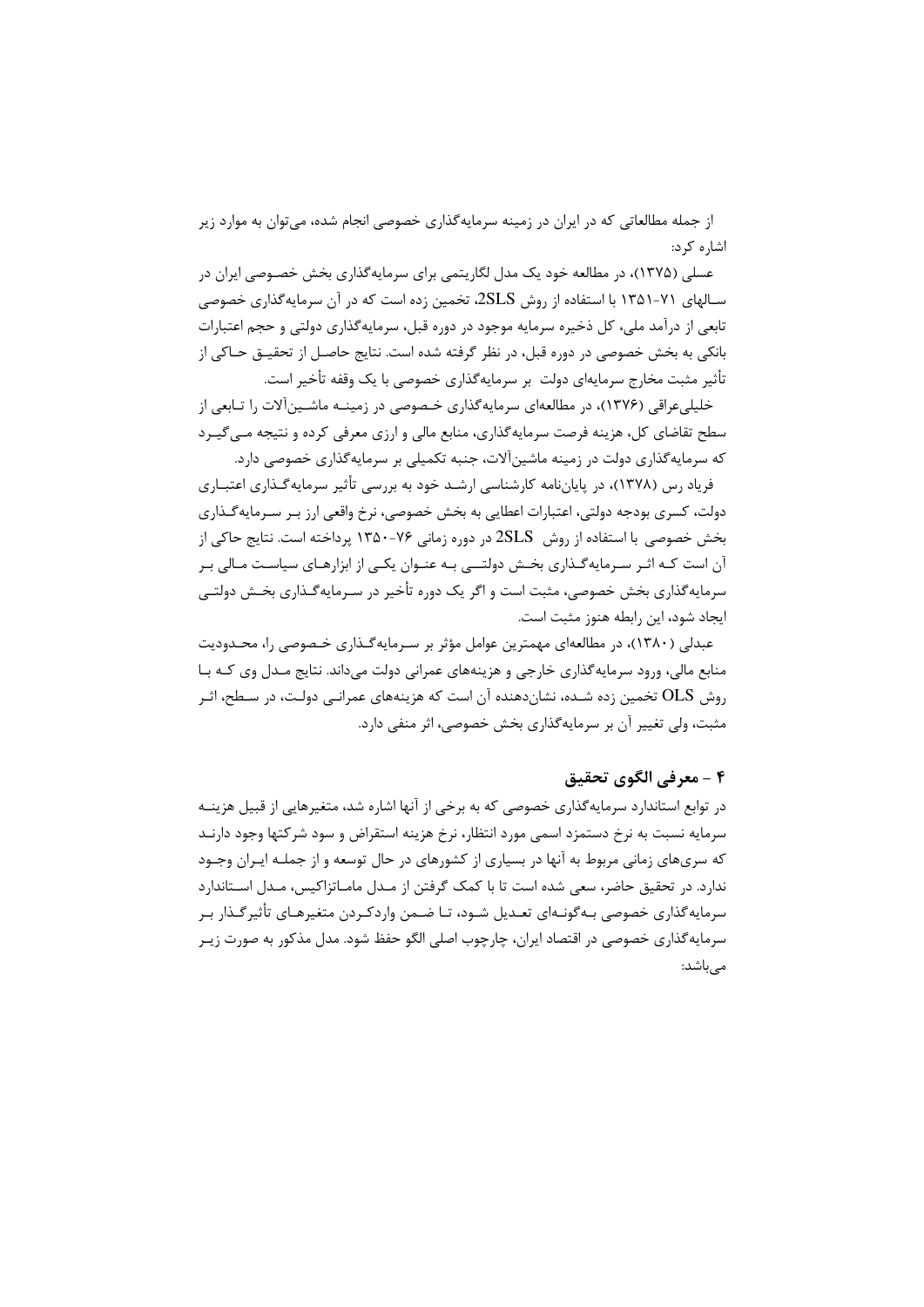در مدل حاضر متغیرهای مورد بحث به صورت زیر در نظر گرفته شدهاند:

LPI: لگــاریتم ســرمایهگــذاری بخــش خــصوصی (ناخــالص) بــه قیمتهــای ثابــت ســال ۱۳۷۶؛ ا نگاریتم تولید ناخالص داخلـی بــه قیمتهـای ثابـت ســال ۱۳۷۶؛  $\mathit{LBC}$  : لگـاریتم نـرخ: تسهیلات اعطایی شبکه بانکی به بخش خصوصی به قیمتهـای ثابـت ســال ۱۳۷۶؛  $LGI$ : لگــار یتم هزینههای سرمایهگذاری بخش دولتی به قیمتهای ثابت سال ۱۳۷۶؛  $LC$ : لگـاریتم هزینــههـای ، مصرفی بخش دولتی به قیمتهای ثابت سال ۱۳۷۶؛  $L P$ : لگاریتم نرخ تورم؛  $D_{\scriptscriptstyle\text{av}}$ : متغیر مجـازی انقلاب اسلامی ایـران کـه کمیـت آن بـرای سـالهای قبـل از انقـلاب صـفر و بعـد از انقـلاب یـک؛ . متغیر مجازی جنگ ایران و عراق، که کمیت آن برای سالهای جنگ یک و بقیه سـالها صـفر:  $D_{_{\sf A}}$ مے باشد.

سریهای زمانی تحقیق حاضر از مجموعه آماری سری زمانی آمارهـای بانـک مرکـزی جمهـوری اسلامی، برای سالهای ۸۴ - ۱۳۵۰، استخراج و مورد استفاده قرار گرفته است.

#### ۴-۱- تخمین

برای تخمین رابطه بین متغیرها از روش آزمون همانباشتگی جوهانسن استفاده می شود. اسـتفاده از روشهای سنتی در اقتصادسنجی، مبتنی بر فرض پایایی <sup>۱</sup> متغیرهاست. بررسی هـای انجـام شـده در این زمینه، نشان می۵هد که در مورد بسیاری از سریهای زمانی کلان اقتصادی، این فرض نادرست بوده و اغلب این متغیرها ناپــایــا <sup>۲</sup> هستند. بنابــراین، طبق نظریــه هــم|نباشــتگی در اقتــصادسنجی نوین، ضروری است برای اجتناب از مشکل رگرسیون جعلی در تحلیل رگرسیون، نسبت به پایایی یا ناپایایی آنها اطمینان حاصل کرد. بدین منظور، متغیرهای سری زمانی کـه در بـرآورد مـدل مـورد استفاده قرار می گیرند، ابتدا بهوسیله آزمون ریشه واحد دیکی فولر افزوده (ADF) مورد آزمون قرار گرفته و رتبه انباشتگی آنها مشخص و نتایج نهایی این آزمـون در جـدولهای (۱) و (۲) بـه ترتیـب برای سطح دادهها و تفاضل مرتبه اول آنها منعکس شده است. تمـامی متغیرهـای مـدل در سـطح دادهها (با روند زمانی و بدون روند زمانی) غیرساکن بوده و همواره قدر مطلق آمـاره محاسـبه شـده دیکی فولر تعمیمیافته از مقادیر بحرانی مک¢ینون کوچکتر می،باشد؛ لذا در مـورد تمـامی متغیرهـا فرضیه صفر مبنی بر داشتن ریشه واحد در سطح اطمینان ۹۵ درصد، قابل ردکردن نیست. با تکرار

1. Stationary 2. Nonstationary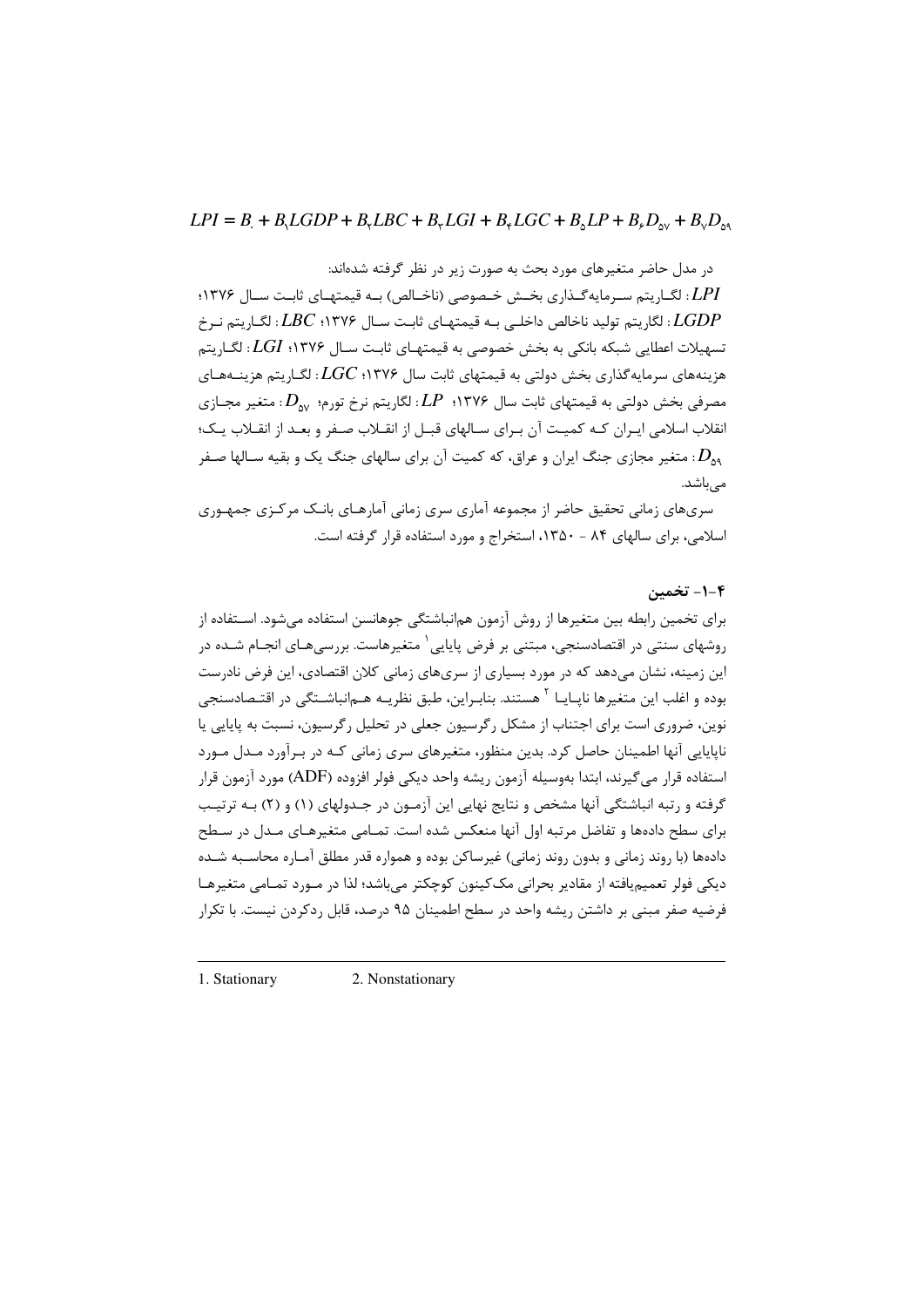این آزمون در مورد تفاضل دادهها مشخص میشود که تمامی متغیرها پس از یک بار تفاضل گیـری، ساكن شده و فرضيه صفر مبنى بر داشتن ريشه واحد تفاضل دادههـا و ناپايـايى رد شـده و فرضـيه مقابل مبنی بر پایایی (با روند زمانی و بدون روند زمانی)، در سطح اطمینـان ۹۵ درصـد پذیرفتـه میشود. مطابق این آزمون تمامی متغیرهای لحاظ شده در مدل، انباشته از درجه یک  $I(\mathcal{N})$ هستند.

| دارای عرض از مبدأ بدون روند |              |                    | دارای عرض از مبدأ و روند | مدل                            |                                    |             |
|-----------------------------|--------------|--------------------|--------------------------|--------------------------------|------------------------------------|-------------|
| وقفه                        | مقدار بحرانى | آماره              | وقفه                     | مقدار بحرانى                   | آماره                              | متغير       |
|                             | $-Y/99$      | $-Y/Y\Lambda$      |                          | $-\frac{1}{2}\sqrt{2V}$        | $-\mathsf{Y}/\mathsf{A}\mathsf{q}$ | LPI         |
|                             | $-Y/99$      | $- \cdot / \cdot$  |                          | $-\frac{1}{2}\sqrt{2}V$        | $-\frac{1}{2}$                     | <b>LGDP</b> |
| ٠                           | $-Y/99$      | $-19\lambda$       | ٠                        | $-\mathbf{r}/\Delta\mathbf{V}$ | $-1/5$                             | LBC         |
| ٠                           | $-Y/99$      | $-1/\lambda\Delta$ | ٠                        | $-\mathbf{r}/\Delta\mathbf{V}$ | $-1/9$                             | LGI         |
|                             | $-Y/99$      | $-101$             |                          | $-\frac{1}{2}\sqrt{2}V$        | $ \cdot$ $N$ ۶                     | LGC         |
| $\bullet$                   | $-Y/99$      | $-Y/\Delta Y$      |                          | $-\mathbf{r}/\Delta\mathbf{V}$ | $-\mathbf{y}/\mathbf{y}$           | LP          |

جدول ۱. نتایج آزمون ADF روی سطح متغیرها

| دارای عرض از مبدا بدون روند |              |                                    | دارای عرض از مبدا و روند | مدل                             |                             |              |
|-----------------------------|--------------|------------------------------------|--------------------------|---------------------------------|-----------------------------|--------------|
| وقفه                        | مقدار بحرانى | آماره                              | وقفه                     | مقدار بحرانى                    | آماره                       | متغير        |
|                             | $-Y/9V$      | $-F/9\Delta$                       |                          | $-\frac{1}{2}\sqrt{2}V$         | $-\Delta/\Lambda$           | <b>DLPI</b>  |
| ۲                           | $-Y/9V$      | $-\frac{\mathcal{E}}{\mathcal{E}}$ | ٢                        | $-\mathsf{r}/\Delta \mathsf{V}$ | $-8/95$                     | <b>DLGDP</b> |
| ٠                           | $-Y/9V$      | $-5/5V$                            | ۰                        | $-\mathbf{r}/\Delta\mathbf{V}$  | $-\frac{9}{2}$              | <b>DLBC</b>  |
| ۰                           | $-Y/9V$      | $-\Delta/\Delta \tau$              |                          | $-\mathsf{r}/\Delta \mathsf{V}$ | $-\Delta$ /۴۷               | <b>DLGI</b>  |
| ٠                           | $-Y/9V$      | $-\Delta/\tau\lambda$              | ۰                        | $-\mathsf{r}/\Delta \mathsf{V}$ | $-5/15$                     | <b>DLGC</b>  |
|                             | $-Y/9V$      | $-\frac{\mathcal{S}}{2}$           |                          | $-\mathsf{r}/\Delta \mathsf{V}$ | $-\frac{\epsilon}{\lambda}$ | <b>DLP</b>   |

جدول ۲. نتايج آزمون ADF روى تفاضل مرتبه اول متغيرها

مرحله بعدي، تعيين وقفه بهينه مدل VAR است كـه يكـي از مراحـل اصـلى در تخمـين مـدل همانباشتگی بر اساس مدل VAR میباشد تا معنیداربودن الگوی تعیین شده را تـضمین کنـد. در این تحقیق از معیار شوارتز - بیزین برای تعیین تعداد وقفه بهینه استفاده شده است. همانطور کـه از خروجي مربوط به تعيين درجه بهينــه مــدل VAR كــه در جــدول (٣) ضـميمه موجـود اسـت،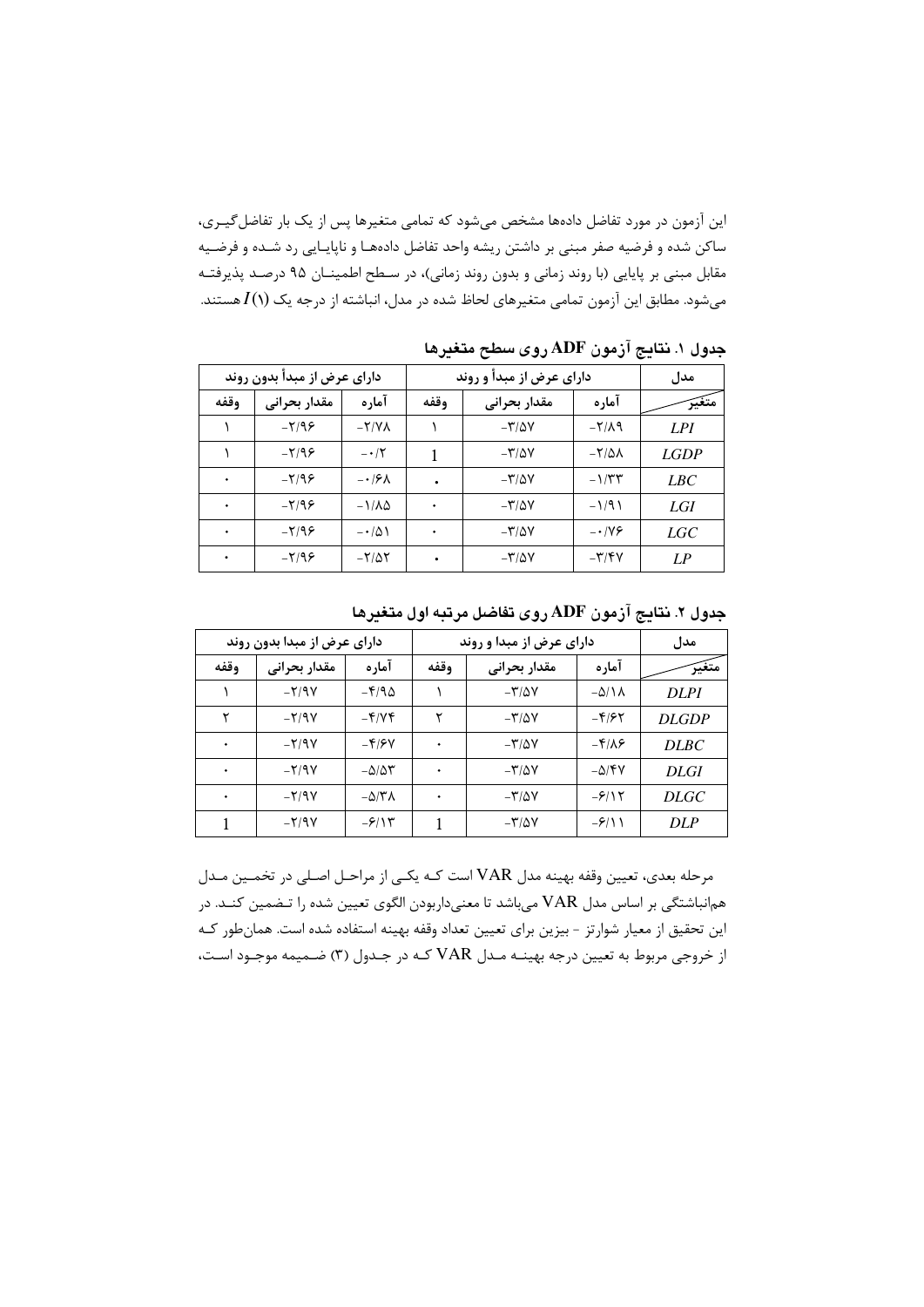مشاهده می شود، بیشترین مقدار معیار شوارتز - بیزین ۷۶/۸۳۸۱ است که نشاندهنده درجـه یـک مے باشد. <sup>۱</sup>

### ۴-۲- تعیین الگوی مناسب

در روش جوهانسن لزوم واردكردن متغيرهاي قطعي مانند عرض از مبدأ و روند در بردارها، با تعيين رتبه ماتريس ضرايب بلندمدت مورد آزمون مشخص مىشود. براى تعيين الگوى مناسبي كه آزمـون هم|نباشتگی باید با آن الگو انجام شود، از آماره حداکثر مقدار ویژه استفاده و نتایج نهایی این آزمون در جدول (۴) ضمیمه منعکس شده است. در الگوی سوم، کمیت آماره حداکثر مقدار ویـژه، ۲۷/۰۷ است که از مقدار بحرانی در سطح ۹۵ درصد (۳۳/۶۴) کوچکتر می باشد. بنابراین، فرضـیه صـفر در الگوی سوم پذیرفته شده و آزمون همانباشتگی با الگوی مذکور (عرض از مبدأ نامقید و بدون رونـد) انجام مے گیر د.

#### ۴–۳– بردارهای هم انباشتگی

برای یافتن تعداد بردارهای همانباشتگی می توان از دو آماره حداکثر مقدار ویژه ( $\lambda$  max) و آماره اثر ( $\lambda~trace$ ) استفاده كرد كه در اين تحقيق از آماره حـداكثر مقـدار ويـژه اسـتفاده و نتـايج در جدول (۵) ارائه شده است. آماره مذکور، وجود یک بردار همانباشته را تأیید می کند (r = ۱)؛ زیـرا کمیت آماره ۲۷/۰۷ = max ه است کـه از مقـادیر بحرانـی در سـطح ۹۵ درصـد و ۹۰ درصـد کوچکتـر است و به عبارت دیگر، یک ترکیب خطی از متغیرهای مدل وجود دارد که پایا هستند.

| فرضيه صفر $H_\star$ | فرضيه مقابل $H_\lambda$ | آماره آزمون                                | ارزش بحرانی ۹۵٪                                 | <b>ارزش بحرانی ۹۰٪</b>                       |
|---------------------|-------------------------|--------------------------------------------|-------------------------------------------------|----------------------------------------------|
| $r = \cdot$         | $r = \sqrt{ }$          | 1769117                                    | $\mathbf{r}$ $\mathbf{v}$                       | $\mathbf{Y}$ $\mathbf{Y}$ $\mathbf{X}$       |
| $r \leq 1$          | $r = r$                 | $\mathbf{Y} \mathbf{V} / \cdot \mathbf{V}$ | $\mathbf{r}\mathbf{r}$ / $\mathbf{r}\mathbf{r}$ | $\Gamma$ )/ $\cdot$ $\Gamma$ $\cdot$ $\cdot$ |
| $r \leq 7$          | $r = r$                 | 7417819                                    | $\Upsilon V/\Upsilon \Upsilon \cdot \cdot$      | YF/99                                        |
| $r \leq r$          | $r = \mathfrak{r}$      | 187799                                     | $Y1/1Y \cdots$                                  | 19/0.7                                       |
| $r \leq r$          | $r = \Delta$            | $\lambda$ /9٣١٨                            | $\mathcal{N}(\mathcal{N})$                      | $17/9$ $\cdots$                              |
| $r \leq \Delta$     | $r = \hat{r}$           | ۲/۱۲۱۵                                     | $\lambda/\cdot$ Y $\cdot$ $\cdot$               | $50 \cdots$                                  |

جدول ۵ . آزمون همانباشتگی بر اساس آزمون آماره حداکثر مقادیر ویژه

١. معمولاً آماره شوارتز - بيزين در مقايسه با آماره أكائيك رتبه پايينتري را ارائه ميكند و از أنجـا كـه از لحـاظ حجـم سری زمانی به کار رفته محدودیت داریم، به منظور از دست ندادن درجات آزادی بیشتر، رتبه یک را انتخاب می کنیم.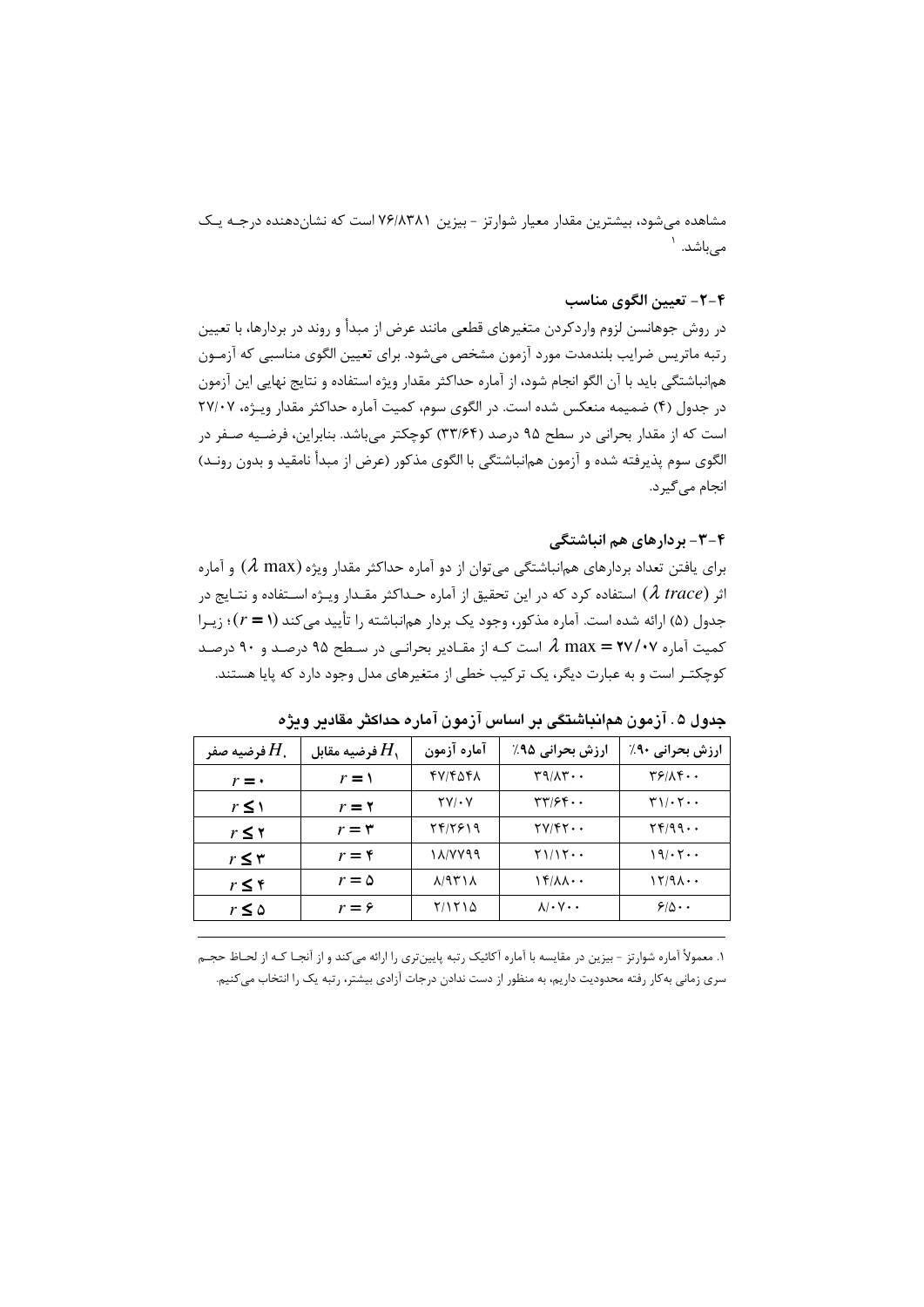چون هدف، بررسـي تـأثير مخـارج دولـت بـر سـرمايهگـذاري خـصوصي اسـت، بنـابراين، عمـل نرمال کردن روی بردار بهدست آمده، بر اسـاس سـرمایهگـذاری بخـش خـصوصی انجـام مـیشـود. بردارهای همجمعی نرمال نشده و نرمال شده در جدول (۶) ارائه شده است.

| متغير<br>بردار      | LPI     | <b>LGDP</b> | LBC                         | <b>LGI</b>             | <b>IGC</b>   | LP        |
|---------------------|---------|-------------|-----------------------------|------------------------|--------------|-----------|
| بردار<br>نرمال نشده | ٠/۴٧۶۴۵ | 1.508       | $\cdot$ /۴۴۳ $\cdot$ $\vee$ | $\cdot$ /۴ $\cdot$ ۶۹۷ | $-1/\lambda$ | $-171977$ |
| بردار<br>نرمال شده  |         | $-Y/7791$   | $-197990$                   | $-1/\lambda\Delta f$   | 1/7777       | .789.17   |

جدول ۶ . بردارهای همانباشتگی نرمالنشده و نرمالشده

بنابراین بردار نرمال شده به صورت زیر ارائه می گردد:

مقادیر داخل پرانتز مقادیر انحراف معیار میباشند. از تقسیمکردن ضرایب متغیرها بـر انحـراف معیار، مقادیر آماره آزمون t بهدست میآید که معنیداربودن ضــرایب متغیرهـا را در سـطح ۹۵ درصد نشان می،دهند. بنابـراین می،توان ادعا نمود که بردار مذکور منحصر به فرد می،باشد و از آن بردار، مفاهیمی در ارتباط با روابط اقتصادی بلندمدت استنتاج می شود.

#### ۵– تفسیر نتایج

بر اساس رابطه برآورد شده میتوان نتایج اقتصادی زیر را تفسیر نمود:

١- كشش مخارج سرمايه گذارى بخش خصوصى نسبت به توليـد ناخـالص داخلـى در بلندمـدت برابر ۲/۲۳ است؛ به این تعبیر که یک درصد افزایش در تولید ناخالص داخلی موجب ۲/۲۳ درصد افزایش مخارج سرمایه گذاری بخش خصوصی می گردد. رابطه مثبت سرمایه گذاری بخش خـصوصی با تولید ناخالص داخلی، مورد تأیید قرار گرفته و بهبود شرایط اقتصادی باعث افزایش سرمایهگذاری خصوصی می شـــود (اصل شتاب). به عبارت دیگر، هر قدر رشد اقتصادی کشور در حد مطلوبی قرار داشته باشد، سرمایهگذاران برای منتفعشدن از وضعیت بازار، اقدام به سرمایهگذاری جدید می کنند و سرمایه گذاری بخش خصوصی افزایش می یابد.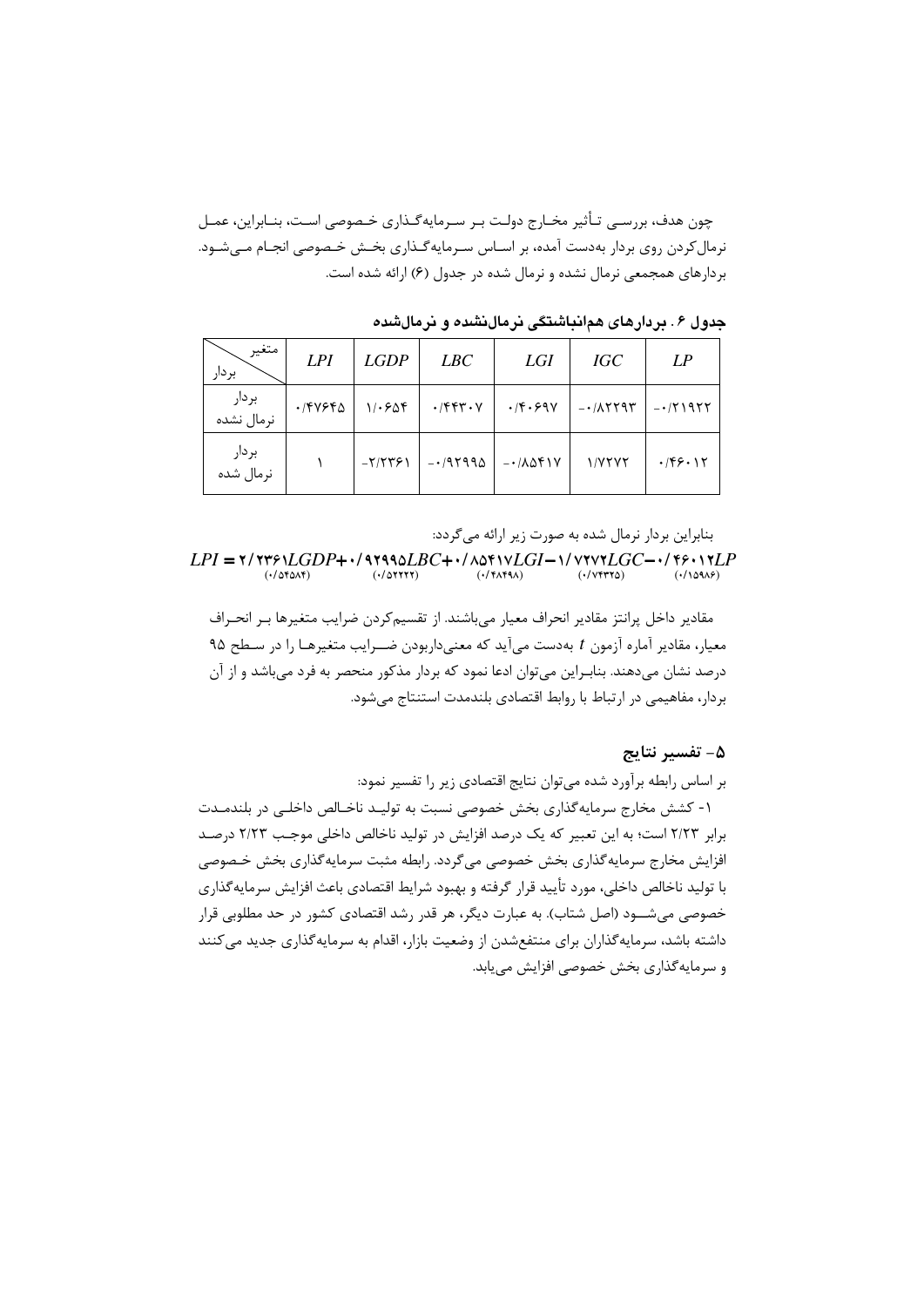۲- کشش مخارج سرمایه گذاری بخش خصوصی نسبت به نرخ اعتبارات اعطایی شبکه بـانکی بـه این بخش در بلندمدت برابر ۰/۹۲ است؛ به این تعبیـر کـه یـک درصـد افـزایش در نـرخ اعتبـارات سیستم بانکی، موجب ۰/۹۲ درصد افزایش سرمایهگذاری خصوصی می گردد.

از آنجایی که بدنه اصلی بازار مالی را در ایران، بازار یول تشکیل می دهد، در نتیجه نرخ تسهیلات شبکه بانکی دارای تأثیر مثبت بر سرمایهگذاری بخش خصوصی است. این ضریب نشاندهنده نقش مهم شبکه بانکی در تأمین مالی سرمایهگذاری بخش خصوصی بوده و مقامات سـرمایهگـذار بخـش سرمایهگذاری خصوصی کشور را به تقویت قدرت وامدهی بانکهـا در تـداوم رونـد سـرمایهگـذاری خصوصی کشور و رشد و توسعه اقتصادی و در نتیجـه کـاهش بیکـاری و افـزایش اشـتغال تـشویق مے کند.

۳- کشش مخارج سرمایهگذاری بخش خصـوصی نسبت به مخارج سرمایهای دولت در بلندمـدت برابر ۰/۸۵ است؛ به ایـن تعبیـر کـه یـک درصـد افـزایش در مخـارج سـرمایهای دولـت در بخـش ماشین آلات و ساختمان، موجب ۱۸۵۰ درصد افزایش سرمایه گذاری بخش خصوصی مـی گـردد. بـه عبارت دیگر، مخارج سرمایهای دولت به دلایل زیر می تواند مکمل سرمایه گـذاری بخـش خـصوصی باشد:

الف: عوارض جانبي مخارج سرمايهاي دولت كه در امور زيربنايي انجـام مـي شــود، باعـث افــزايش بهرهوری یا کاهش هزینههای تولید و یا کاهش هزینههـای مبادلـه شـده و سـرمایهگـذاری بخـش خصوصی را افزایش میدهد.

ب: مخارج سرمایهای دولت، تقاضا را برای تولیدات بخش خصوصی افـزایش داده و بـه دنبـال آن سرمایهگذاری این بخش افزایش مییابد.

ج: مخارج سرمایهای دولت، درآمد ناخالص داخلی و پس|نداز ملی را افـزایش مـیدهـد و موجـب فراهمآوردن منابع مالی در اقتصاد و در نهایت بخش خصوصی شده و از این طریق موجب افــزایش سرمايهگذاري بخش خصوصي مي شود.

بهطور کلی در ایران، مخارج سـرمایهای دولـت در بخـش ماشـین آلات و سـاختمان بـه تـسهیل فعالیتهای بخش خصوصی کمک مےکنـد، همچنـین بـا توجـه بـه تـوان مـالی دولـت، اینگونـه سرمایه گذاریها به دلیل وسعت و سنگینی تنها از عهده دولت ساخته است و نمـیتوانـد مـشمول بحث جایگـزینی اجباری سرمایهگذاری بخش دولتی به جای سرمایهگذاری بخش خـصوصی شـود؛ بلکه اثر مثبت و مکملی بر سرمایهگذاری بخش خصوصی داشته و سبب حمایت و گـسترش بخـش خصوصی می شود و حتی منجر به افـزایش بازدهی سرمایه گذاری بخش خصوصی نیز می گـردد. بـر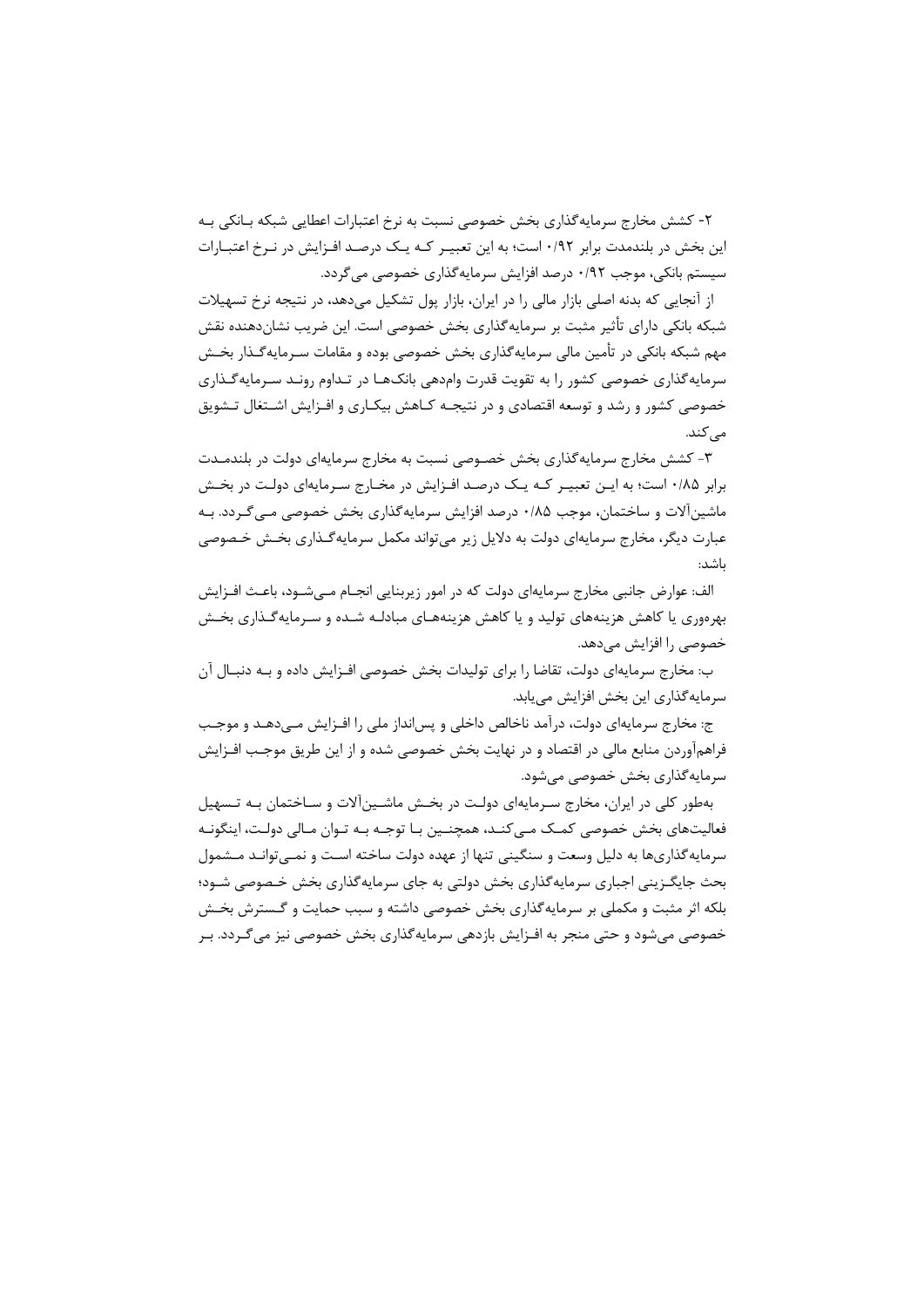این اساس دولت با مخارج سرمایهای خود در زیرسـاختهـا زمینـه را بـرای سـرمایهگـذاری بخـش خصوصی فراهم نموده و باعث تقویت آن مے شود.

۴- کشش مخارج سرمایه گذاری بخش خصوصی نسبت به هزینههای مصرفی دولت در بلندمـدت برابر ۱/۷۲- است؛ به این تعبیر که یک درصد افزایش در هزینههای مـصرفی دولـت، موجـب ۱/۷۲ درصد کاهش مخارج سرمایهگذاری بخش خصوصی میگردد. این امر نشان میدهد که هزینــههـای مصرفی دولت بر توان و تصمیم پس|نداز و به تبع آن بر توان تشکیل سرمایه بخش خصوصی، تـأثیر منفی میگذارد و برای سرمایهگذاری این بخش محدودیت ایجاد میکند. افزایش هزینههای مصرفی دولت سبب کاهش پسانداز بخش خصوصی شده و در نتیجـه موجـب کـاهش منـابع مـالی بـرای استفاده بخش خصوصی میشود. همچنین مخارج مـصرفی دولـت جنبـه بـوروكراتيكي داشـته كـه هیچگونه کمکی بر افزایش سرمایهگذاری بخش خصوصی نمی کند. بـه عبــارت دیگـر، هزینــههــای مصرفی دولت جنبه رقابتی با مخارج سرمایهگذاری بخش خصوصی دارد.

۵- کشش مخارج سرمایه گذاری بخش خصوصی نسبت به نـرخ تـورم در بلندمـدت برابـر ۰۰/۴۶-است؛ به این تعبیر کـه یـک درصـد افـزایش در نـرخ تـورم، موجـب ۰/۴۶ درصـد کـاهش مخـارج سرمايه گذاري بخش خصوصي مي گردد.

افزایش قیمت کالاهای سرمایهای از یـک طـرف، ارزش تولیـد نهـایی سـرمایهگـذاری را افـزایش میدهد و سرمایهگذاران را به افزایش سرمایهگذاری تشویق میکند و از طرف دیگر، سـبب کـاهش نرخ بهره اسمی میشود که منفی یا مثبتبودن تأثیر نرخ تورم بر سرمایهگذاری بخش خصوصی، به برایند این دو اثر بستگی دارد. با توجه به اینکه تأثیر نرخ تورم بر سرمایهگذاری بخش خـصوصی در این مطالعه منفی برآورد شده است، می توان گفت که کاهش نـرخ بهـره اســمی، بیـشتر از افــزایش ارزش تولید نهایی سرمایه گذاری بوده است.

همچنین شواهد در ایران نشان میدهد که نرخ تورم از مهمترین عوامل تعیین کننده نـرخ بهـره بانکی میباشد و از آنجا که نرخ بهره در ایران جنبه دستوری دارد، هر گاه تورم سیر صعودی داشته باشد، نرخ بهره اسمی نیز افزایش یافته و منجـر بـه بـالارفتن هزینـههـای تولیـد و کـاهش انگیـزه سرمایه گذاری بخش خصوصی می شـود. در واقـع بـا توجـه بـه اینکـه هزینـه اسـتفاده از کالاهـای سرمایهای برای هر دوره از عمر آن از سه جزء نرخ بهره کالاهای سرمایهای ٰ، میزان استهلاک آنها و تغيير قيمت ايـن كالاهــا<sup>٢</sup> تـشكيل شــده اســت، لـذا تــورم بــا افــزايش نــرخ بهـره، هزينــه فرصـت

۱. هزینه فرصتی است که به خاطر مشغولنمودن سرمایه در این مورد به سرمایهگذار تحمیل می شود. ۲. هر تغییری که در قیمت کالاهای سرمایه بعد از خرید آنها صورت بگیرد، روی هزینـه بـهکـارگیری سـرمایه اثـر مستقیم خواهد داشت و آن را کاهش میدهد.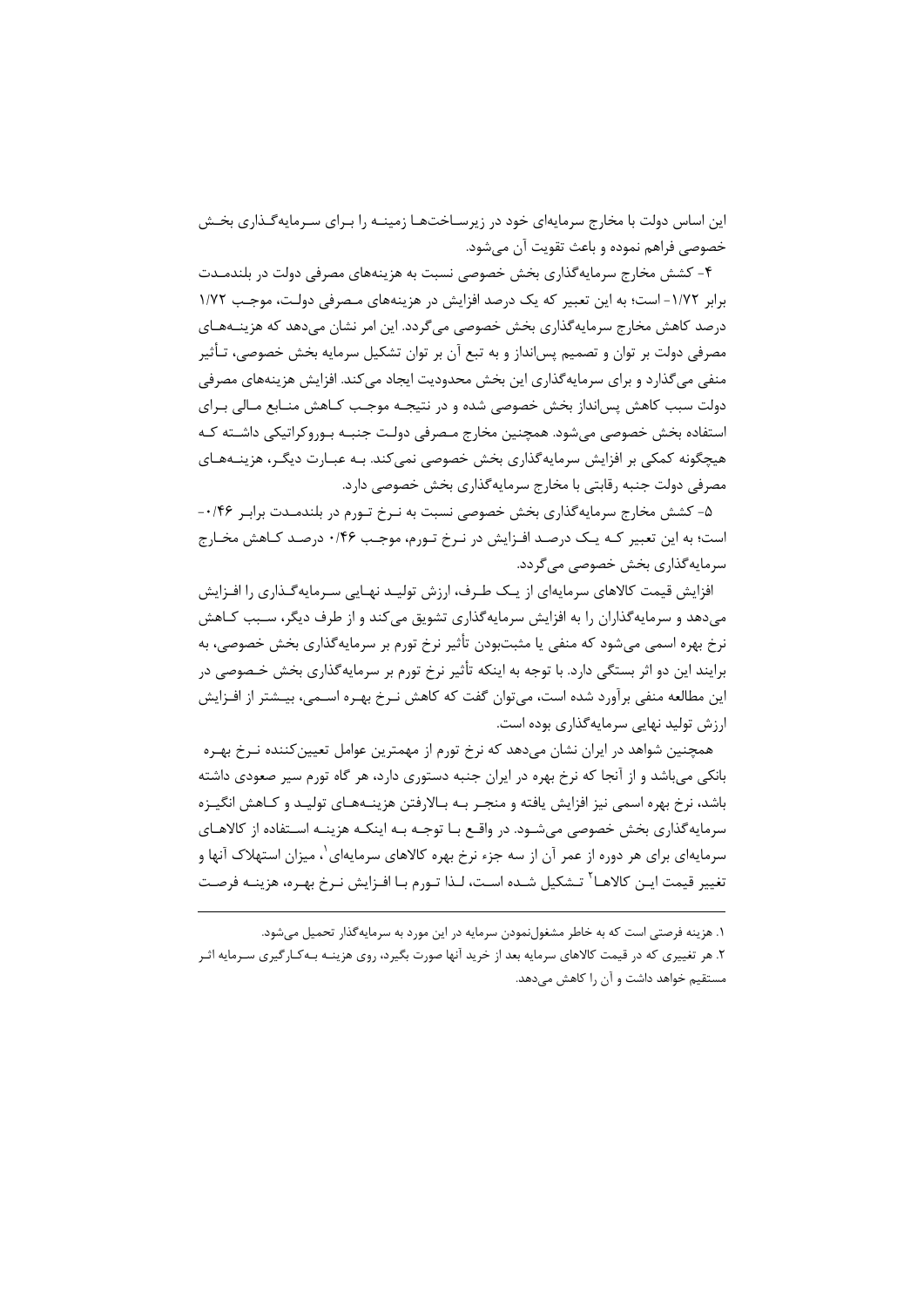سرمایهگذاری و هزینــه اســتهلاک ســرمایه، هزینــههــای تولیــد را افــزایش داده و تــأثیر منفــی بــر سرمایه گذاری بخش خصوصی خواهد داشت. همچنین افزایش قیمت کالاهای سرمایهای بـر هزینــه به کار گیری سرمایه اثر مستقیم دارد؛ زیرا افزایش قیمت به عنوان بـازدهی و عایـدی سـرمایه تلقـی می شود که یک هزینه منفی بوده و معادل نرخ زمانی تغییر قیمت، بر سرمایه گذاری بخش خصوصی تأثير خواهد داشت(برانسون،١٣٨٢).

#### ۶- بر آورد الگوی تصحیح خطا(ECM)

برای بررسی انحراف کوتاهمدت متغیرها از مقادیر تعادلی خود، الگـوی تـصحیح خطــا بـرای رابطــه بلندمدت تنظیم و برآورد شده است. در ایـن الگـــــو نوسـانات کوتـاهمـدت متغــــیرها بـه مقـادیر بلندمدت آنها ارتباط داده ميشود. نتايج مربوط به الگوى تصحيح خطا مربوط به تابع سرمايه گذارى بخش خصوصی در جدول (۷) ضمیمه ارائه شده است. در این جدول، ضریب جملـه تـصحیح خطـا ۰/۲۵ - برآورد شده است کـه نـشان مـیدهـد در هـر دوره ۲۵ درصـد از عـدم تعـادل کوتـاهمـدت سرمايهگذاري بخش خصــوصي در جهت رســيدن به تعادل بلندمدت تعديل مي شـود.

#### ۷- نتیجهگیری و پیشنهادات سیاستگذاری

با توجه به اینکه در کشورهای در حال توسعه، دولت در تشکیل سرمایه ثابت، سهم تعیین کننـدهای دارد و مخارج مصرفی و سرمایهای دولت دارای تأثیر یکسان بر سرمایه گذاری خصوصی نمــی باشــد، لذا در این تحقیق با هدف بررسی تأثیر هزینههای مـصرفی و سـرمایهای دولـت بـر سـرمایهگـذاری بخش خصوصی در اقتصاد ایران، سعی شده است تا رابطه تعادلی بلندمدت سرمایه گذاری خصوصی بهدست آید. در این راستا، سرمایه گذاری خصوصی به عنوان متغیر وابسته و تولید ناخالص داخلی، تسهیلات اعطایی شبکه بانکی به بخش خصوصی، هزینه مـصرفی و سـرمایهای دولـت و نـرخ تـورم متغیرهای مستقل مدل می باشند. نتایج بهدست آمده نشان می دهد که مخارج سرمایهای دولت، اثر مثبت و مکملی بر سرمایه گذاری بخش خصوصی دارد و ابزار قدرتمندی برای سیاستهای اقتـصادی می باشد؛ در حالی که مخارج مصرفی دولت جنبه رقابتی با مخارج سرمایه گـذاری بخـش خـصوصی دارد، همچنین تولید ناخالص داخلی و تسهیلات اعطایی شبکه بـانکی بـه بخـش خـصوصی، تـأثیر مثبت و نرخ تورم، تأثیر منفی بر سرمایهگذاری بخش خصوصی دارد.

از آنجایی که مدل تحقیق به صورت لگاریتمی است، ضرایب برآوردشـده، کـشش سـرمایه گـذاری خـصوصی را نـسبت بـه متغیرهـای مـستقل نـشان مـی۵هـد. بـر ایـن اسـاس، بیـشترین کـشش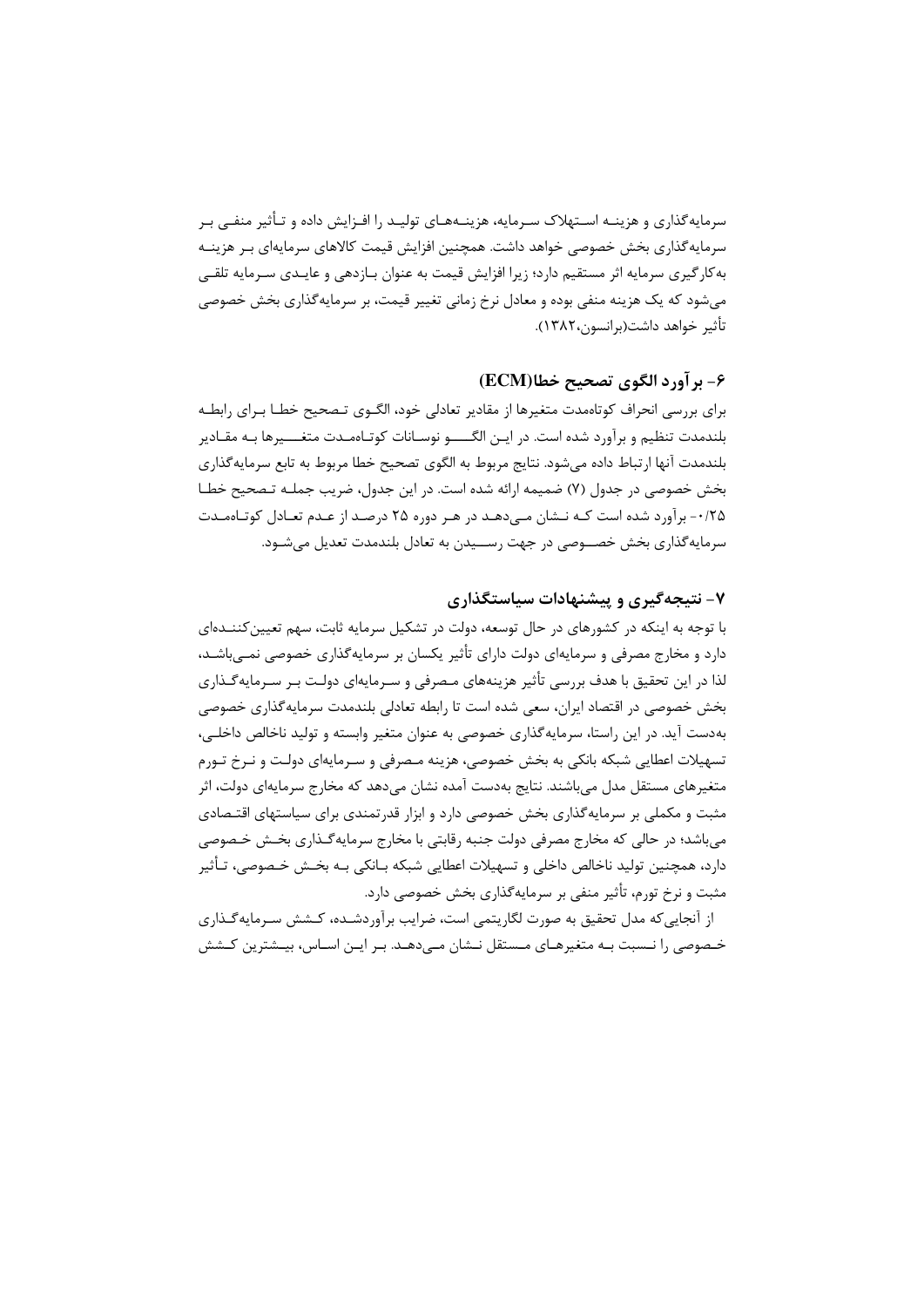سرمایهگذاری خصوصی نسبت به تولید ناخالص داخلـی و کمتـرین کـشش، نـسبت بـه نـرخ تـورم مے باشد.

با توجه به یافتههای این تحقیق، میتوان پیشنهادهای سیاستگذاری زیر را توجیه نمود:

- دولت می تواند از طریق افزایش مخارج سرمایهای خـود، در زیربناهـا (بزرگـراههـا، فرودگـاههـا، سیستمهای آب رسانی و …) باعث گسترش امکانات برای سـرمایهگـذاری بخـش خـصوصی شـود و تقاضا برای تولید خصوصی را از طریق انتظارات تولید و سرمایهگذاری بخش خصوصی افزایش دهد. برای مثال، مخارج سرمایه گذاری دولت که باعث ایجاد تسهیلات زیربنایی، مانند بهبود حمل و نقل و نیروی برق ارزان در جامعه میشود، با ایجاد صرفهجوییهای خارجی، موجب تقویت انگیزه بخـش خصوصی در فعالیتهای سرمایه گذاری میشود، همچنین مخارج سـرمایه گـذاری دولـت بـا ایجـاد و تراکم سرمایه در بخش دولتی در زمینههای ماشینآلات و ساختمان مـیتوانـد موقعیـت لازم را در ایجاد رشد سریع اقتصادی فراهم سازد.

- بر اساس یافتههـای ایــن تحقیــق، هزینــههــای مـصرفی دولــت، بیــشترین تــأثیر منفــی را بــر سرمایه گذاری خصوصی دارد که پیشنهاد میشود دولت از طریق کاهش هزینههای مصرفی خـود، زمینه افزایش سرمایهگذاری خصوصی را فراهم سازد.

با توجه به تأثير بالا و مثبت نرخ تسهيلات اعطايي شبكه بانكي بر سرمايه گذاري بخش خصوصي، پیشنهاد میشود در سیاستگذاریها و برنامهریزیهای کلان کشور به این موضوع اهمیت بیـشتری داده شود.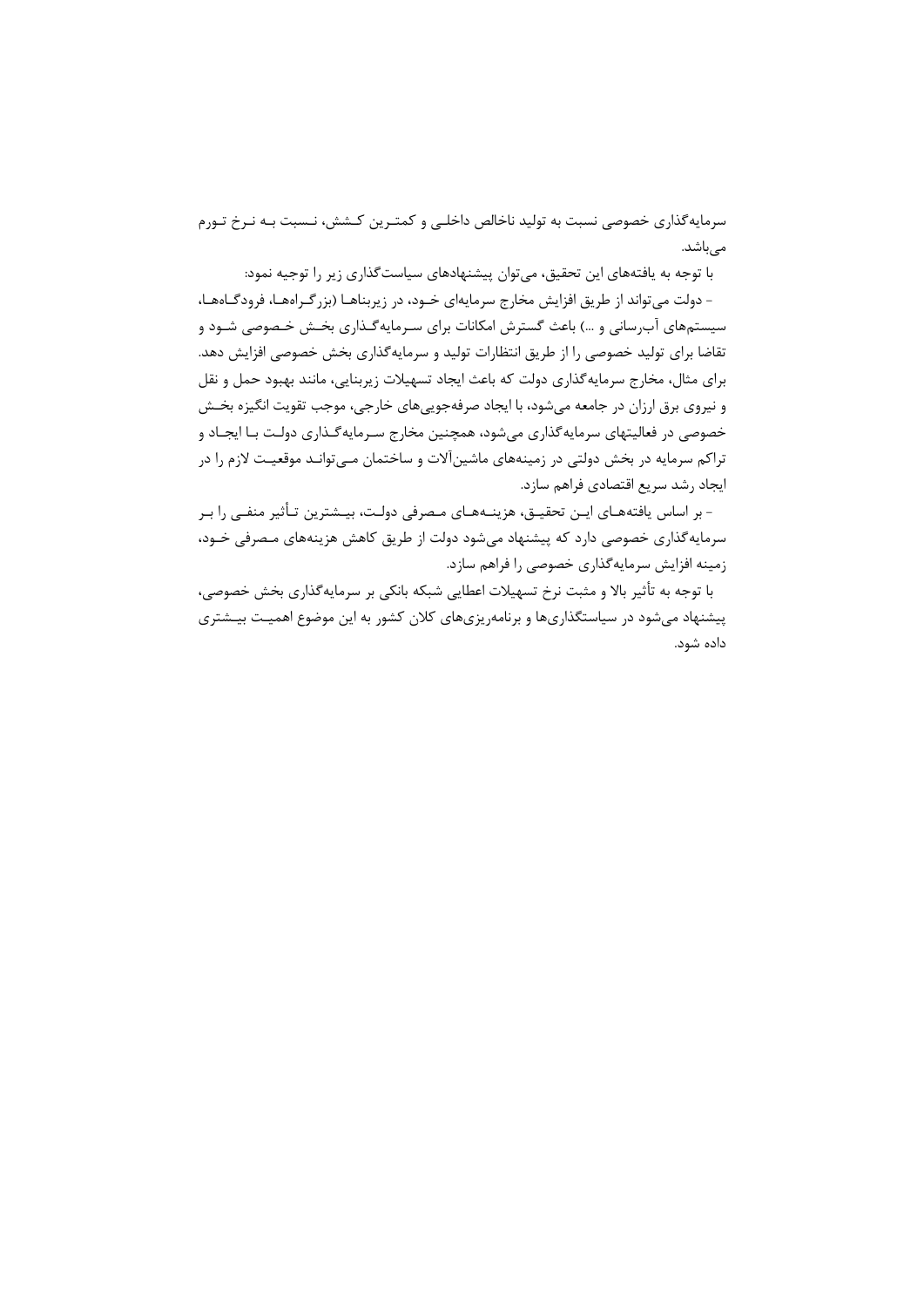### فهرست منابع

- عسلی، مهدی (۱۳۷۵) برآوردی از سرمایهگذاری بخش خصوصی در ایـران (۷۱-۱۳۳۷)؛ مجلـه برنامه و بودجه، شماره ۱۰، ۳۶ - ۱۹.
- فریادرس، محمد (۱۳۷۸) تأثیر سرمایهگذاری بخش دولتی بر سـرمایهگـذاری بخـش خـصوصی در ایران؛ پایاننامه کارشناسی ارشد علوم اقتـصادی، دانـشگاه علامـه طباطبـایی، تهـران: دانـشکده اقتصاد .
- کشاورزیان پیوستی، اکبر (۱۳۸۳) نقش تسهیلات بانکی در سرمایهگذاری خـصوصی؛ پژوهـشنامه اقتصادی، شماره ۲۱، ۲۶۲-۲۲۹.

گزارش اقتصادی و ترازنامه بانک مرکزی جمهوری اسلامی ایران، سالهای مختلف.

- Aschauer, D. (1989) Does Public Capital Crowed out Private Capital?; Federal Reserve Bank of Chicago, Journal of Monetary Economic, Vol. 24, 117 - 127.
- Bailey, M. (1971) National Income and the Price Level; Mc Graw-Hill.
- Bairam, E. and Ward, E. (1993) The Externality Effect of Government Expenditure on Investment in OECD Countries; Applied Economics, vol.  $25, 711 - 717$ .
- Barro, R. (1981) Output Effects of Government Purchase; Journal of Political Economy, vol. 989,  $342 - 367$ .
- Blejer, M. and Khan, M. (1984) Government Policy and Private Investment in Developing Countries; IMF Staff Papers, vol 37, 379 - 403.
- Buiter, W.H. (1977) Crowding Out and the Effectiveness of Fiscal Policy; Journal of Public Economics, vol. 7, 342 – 366.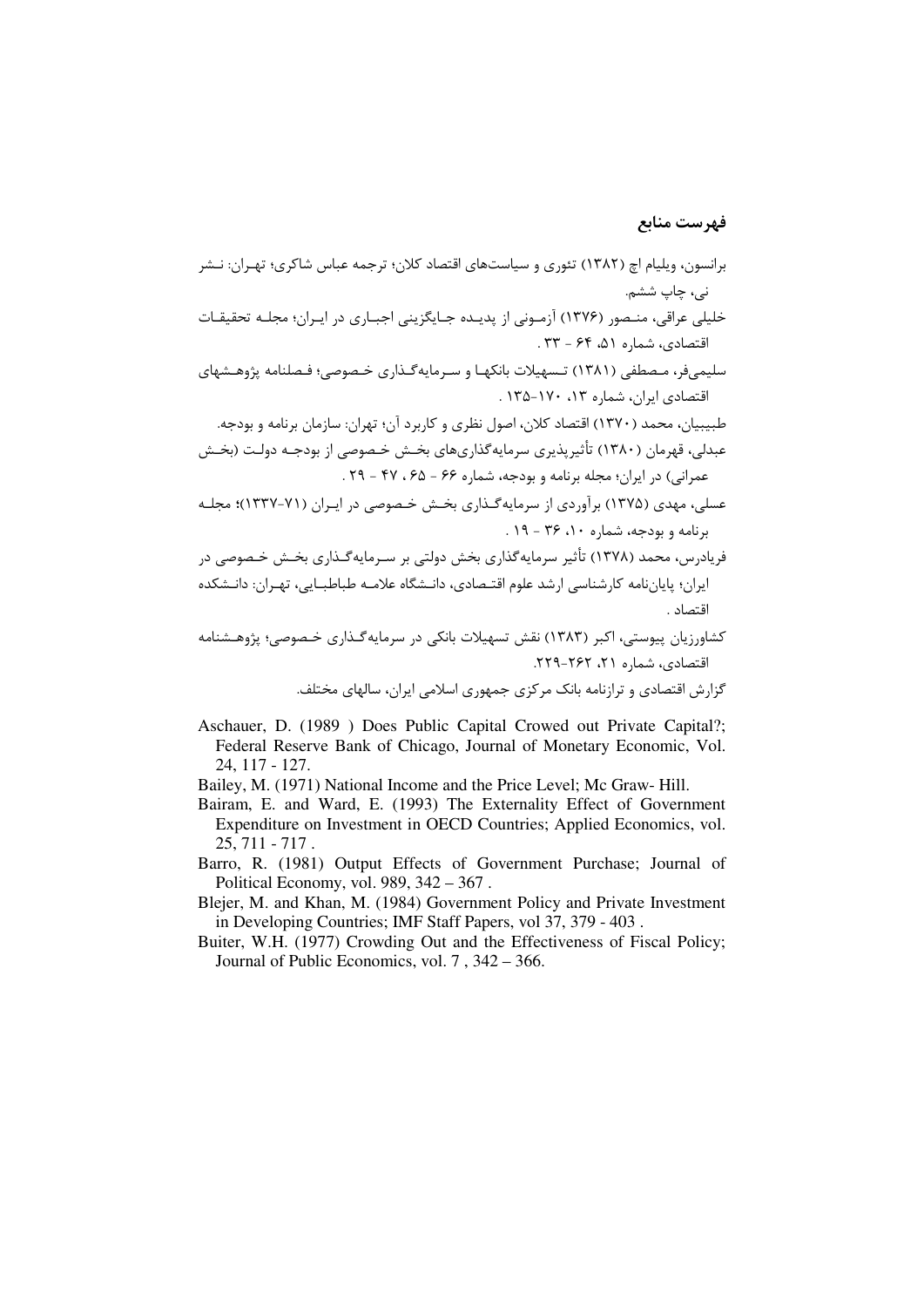- Erenburg , S.J. (1993) The Real Effect of Public Investment on Private Investment; Applied Economics, vol. 25 , 831 - 837.
- Green, J. and Villanueva, D. (1997) Private Investment in Developing Countries: An Empirical Analysis; IMF Staff Papers, Vol. 38, 315 - 328.
- Karras, G. (1994) Government Dept, Government Spending and Private Sector Behavior; Journal of Money, Credit and Banking, vol. 26, 9 - 22 .
- Koyck, L.M. (1954) Distributed Lags and Investment Analysis; North-Holland Publishing Company, Amesterdam .
- Lizal, L. and Svejnar, J. (2002) Investment Credit Rationing and Soft Budget Constraint: Evidence From Czeeh Panel Data; Working Paper, vol. 363,  $80 - 110$ .
- Mamatzakis, E.C (1996) The Effects of Public Expenditure on Private Investment: An Empirical Application; The Asymmetric Global Economy, vol. 25 , 156 - 172 .
- Monadjeme, M.S. (1993) Fiscal Policy and Private Investment Expenditure: a Study of Australia and the United States; Applied Economics, Vol. 2,  $121 - 142$ .
- Soreiz, Susanne (2006) Government Expenditure, Capital Adjustment, and Economic Growth; Computing in Economics and Finance, Vol. 362.
- Strauss , T. (1999) Growth and Government: Is There a Difference Between Developed and Developing Countries?; Stockholm School of Economics, Working Paper, vol. 275 , 190 – 225 .
- Sundarajan , V. and Thankur, S. (1980) Public Investment, Crowding out, and Growth: A Dynamic Model Applied to India and Korea; IMF Staff Papers, vol. 27 , 814 - 855 .
- Sun G. Kim (2005) The Relations Between Government R&D and Private R&D Expenditure in the APEC Economies: A Time Series Analysis: Finance Working Papers, Vol. 318, 180 – 214 .
- Tun Wai , U. and Wong, C. (1982) Determinates of Private Investment in Developing Countries; Journal of Developing Studies, vol. 19, 19 - 36 .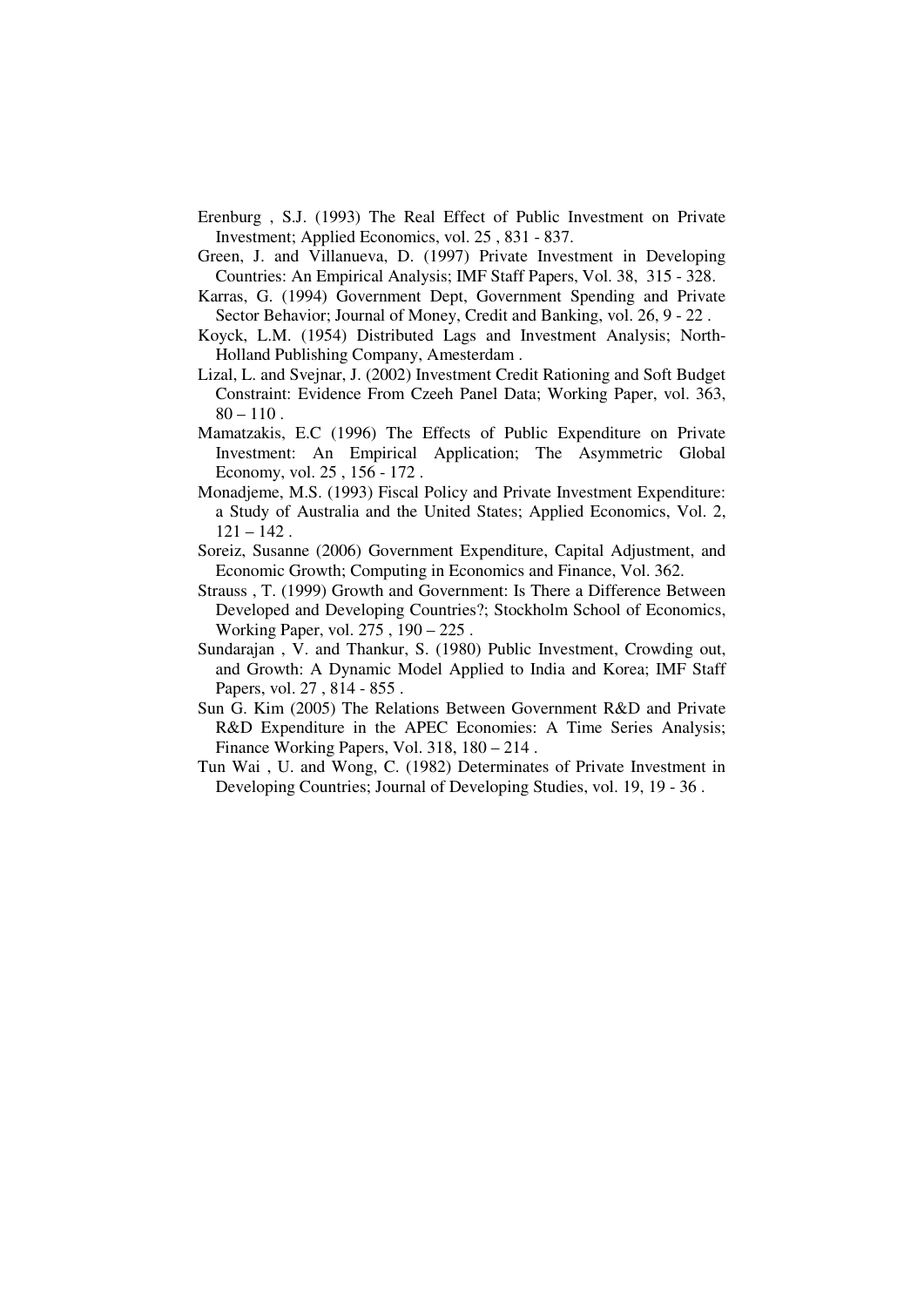#### پيوست

## جدول ٣. تعيين وقفه بهينه مدل VAR

Test Statistics and Choice Criteria for Selecting the Order of the VAR Model Based on 31 observations from 1353 to 1383. Order of VAR = 3 List of variables included in the unrestricted VAR: LGDP LGI LGC LBC LPI LP List of deterministic and/or exogenous variables: D<sub>59</sub> **D57**  $\mathbf{T}$ LR test Adjusted LR test Order LL AIC SBC 3 291.9086 165.9086 75.5674 ------ ----- ------2 208.1515 118.1515 53.6220 CHSQ(36)= 167.5143[.000] 54.0369[.027] 1 169.5558 115.5558 76.8381 CHSQ(72)= 244.7057[.000] 78.9373[.269] 0 54.1689 36.1689 23.2630 CHSQ(108)= 475.4794[.000] 153.3804[.003] 

AIC=Akaike Information Criterion SBC=Schwarz Bayesian Criterion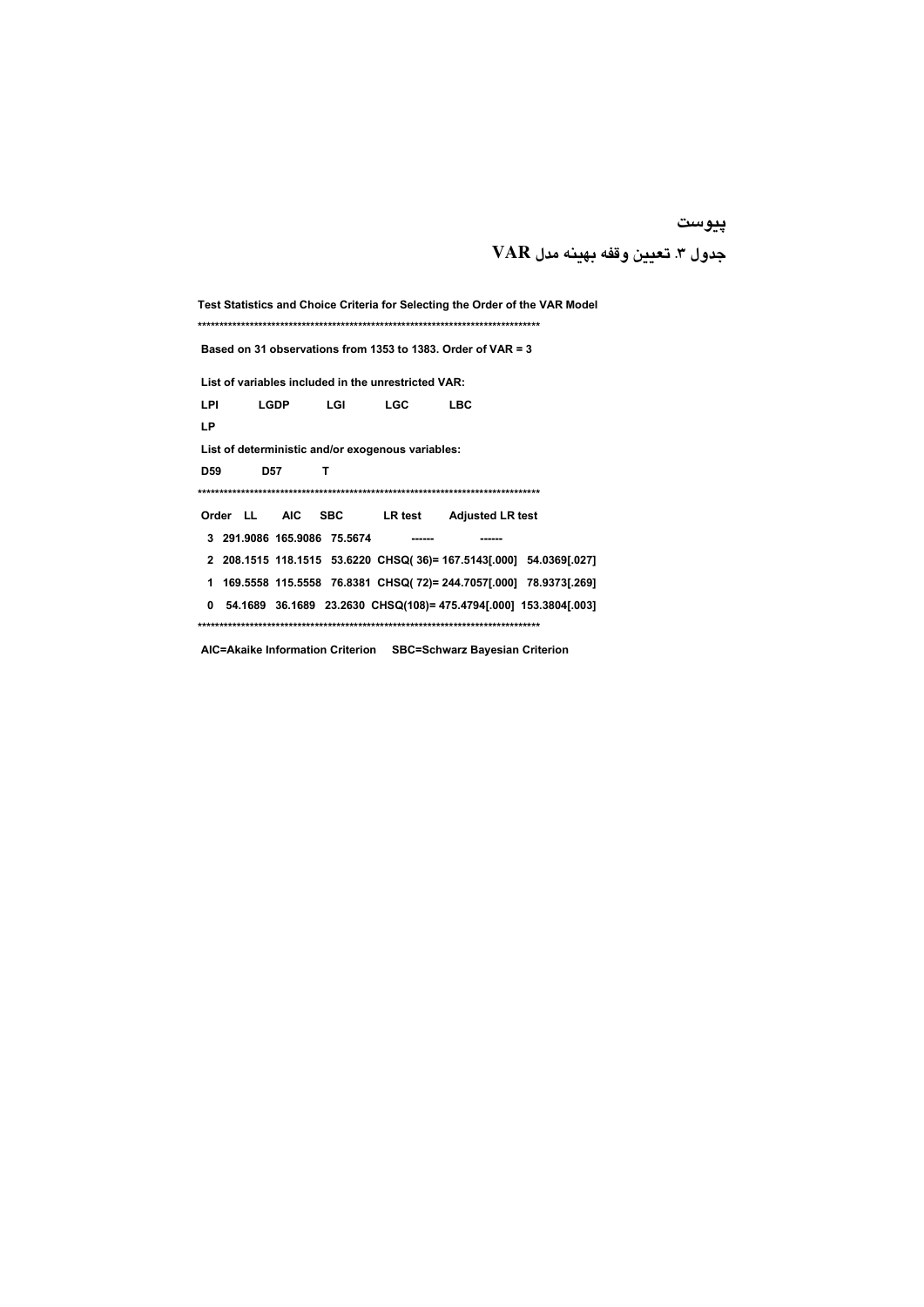جدول ۴. تعيين الكوى مناسب

| $H_0$                    | $H_I$          | الگوی ۱                       | الگوی ۲                          | الگوی ۳                                   | الگوی ۴                                   | الگوي ۵                                               |
|--------------------------|----------------|-------------------------------|----------------------------------|-------------------------------------------|-------------------------------------------|-------------------------------------------------------|
|                          |                | $\Delta\Delta/\Delta$ ۴       | ۵۵/۸۱                            | ۴۷/۴۵                                     | $\Delta \mathbf{Y}/\cdot \cdot$           | $f(\lambda) \cdot \lambda$                            |
| $r = -$                  | $r = \sqrt{ }$ | (TF/Y)                        | $(F \cdot / \Delta T)$           | $(\Upsilon \mathcal{A}/\Lambda \Upsilon)$ | $(\mathfrak{f}\mathfrak{r}/\mathfrak{f})$ | $(\mathfrak{f}\mathfrak{f}/\mathfrak{f}\mathfrak{V})$ |
|                          |                | ۳۰/۰۶                         | $f\cup\cdot\tau$                 | $\Upsilon V/\cdot V$                      | <b>۳۱/۳۷</b>                              | 29/67                                                 |
| $r\leq r$                | $r = 5$        | (59/90)                       | $(\uparrow \uparrow / \uparrow)$ | (T7/55)                                   | $(TV/\lambda)$                            | $(\Upsilon \Upsilon / \cdot \Upsilon)$                |
| $r$ <=۲                  | $r = r$        | $\frac{1}{2}$                 | ۲۵/۸۱                            | 24/26                                     | 74/17                                     | $\mathbf{Y} \mathbf{Y} / \mathbf{A}$                  |
|                          |                | (77/97)                       | $(Y\lambda/YY)$                  | $(5Y/\sqrt{5})$                           | $(\uparrow \uparrow)/\vee \uparrow)$      | $(1^{\prime})$                                        |
|                          | $r = f$        | ۱۷/۸۵                         | 77/Q1                            | <b><i>I A/YY</i></b>                      | ۱۸/۸۳                                     | ۱۷/۲۵                                                 |
| $r$ <=۳                  |                | $(1Y/F\Lambda)$               | $(YY/\cdot Y)$                   | (1117)                                    | $(Y\Delta/\mathfrak{k}Y)$                 | $(YF/Y\Delta)$                                        |
| $r$ $\lt$ $=$ $\uparrow$ |                | ۱۶۳۹                          | 19/5                             | $\lambda$ /9۳                             | $\mathcal{N} \cdot \mathcal{N}$           | $27\%$                                                |
|                          | $r = \Delta$   | $(11/\cdot 7)$                | $(\lambda \Delta/\lambda V)$     | $(1f/\lambda\lambda)$                     | (19/77)                                   | $(\lambda/\tau)$                                      |
|                          |                | ۴۱۶۲                          | f/99                             | Y/Y                                       | ۶۱۶۱                                      | $\Delta$ /9)                                          |
| $r<=\Delta$              | $r = \epsilon$ | $(\mathfrak{f}/\mathfrak{f})$ | (9/19)                           | $(\lambda/\cdot V)$                       | (17/T9)                                   | $(11/\Delta f)$                                       |

الگوي ۱ : بدون عرض از مبدأ و روند زماني

الگوي ٢ : عرض از مبدأ مقيد و بدون روند

الگوي ٣ : عرض از مبدأ نامقيد و بدون روند

الگوي ۴ : عرض از مبدأ نامقيد و روند مقيد

الگوي ۵ : عرض از مبدأ و روند نامقيد

مقادیر داخل پرانتز مقادیر بحرانی در سطح ۹۵ درصد میباشند.